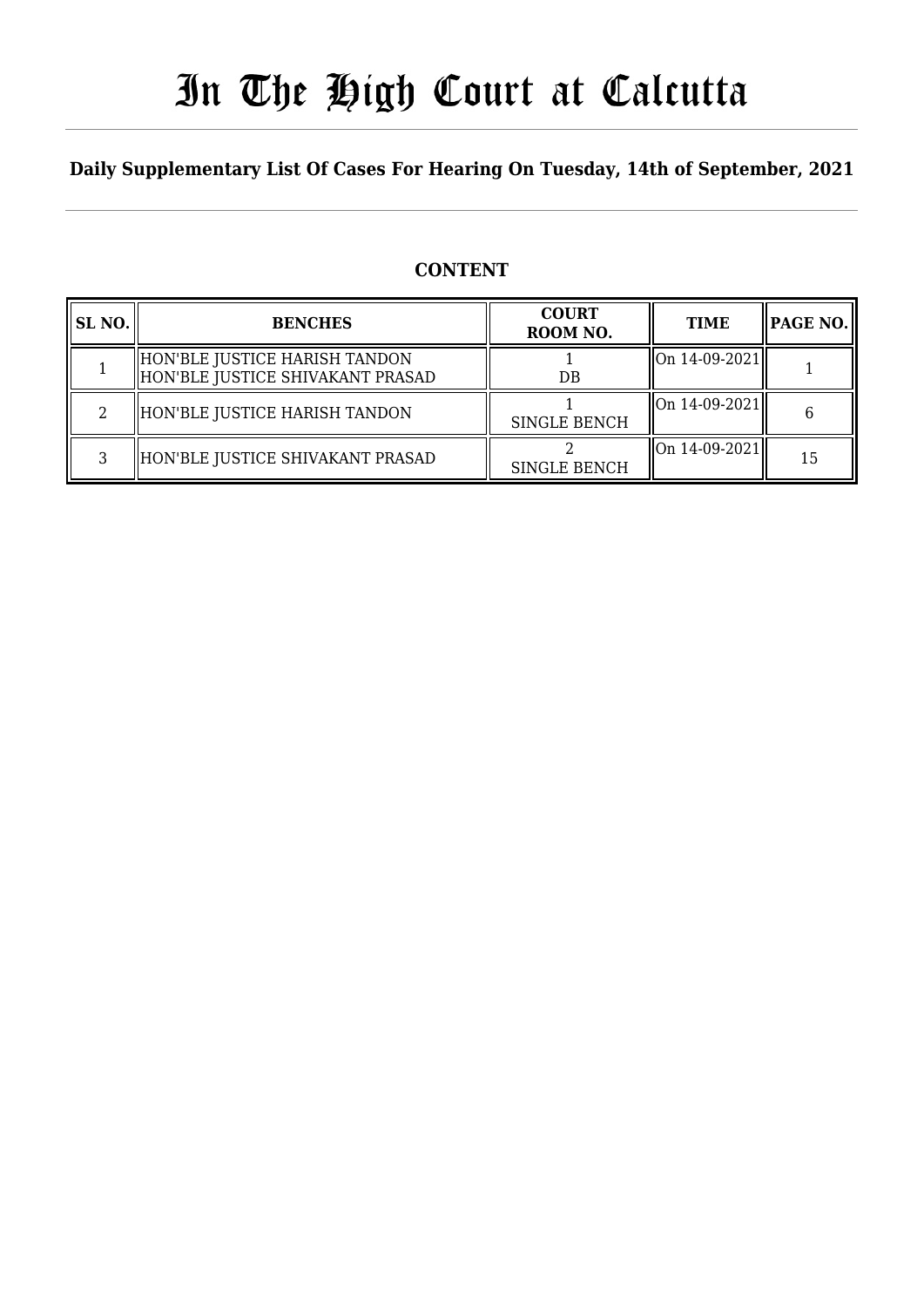

# Calcutta High Court

# **In The Circuit Bench at Port Blair**

# **Appellate Side**

**DAILY CAUSELIST For Tuesday The 14th September 2021**

**COURT NO. 1**

**DIVISION BENCH (DB)**

#### **HON'BLE JUSTICE HARISH TANDON HON'BLE JUSTICE SHIVAKANT PRASAD**

|                | <b>TO BE MENTIONED</b> |                                                                                  |                      |                                     |  |
|----------------|------------------------|----------------------------------------------------------------------------------|----------------------|-------------------------------------|--|
| 1              | CRA/7/2021             | <b>SUBHAM MAZUMDER</b><br><b>VS</b><br>THE STATE                                 | D.ILANGO             | <b>KRISHNA RAO</b>                  |  |
|                |                        | <b>MOTION</b>                                                                    |                      |                                     |  |
| $\overline{2}$ | WP.CT/173/2021         | UNION OF INDIA<br><b>VS</b><br>M.DEVENDERAN                                      | V.D. SIVABALAN       | <b>GOPALA BINNU</b><br><b>KUMAR</b> |  |
| 3              | WP.CT/174/2021         | UNION OF INDIA AND ORS.<br><b>VS</b><br>A. MURUGESAN                             | <b>V.D.SIVABALAN</b> | <b>GOPALA BINNU</b><br><b>KUMAR</b> |  |
| 4              | WP.CT/175/2021         | UNION OF INDIA AND ORS.<br><b>VS</b><br><b>B. SHYAM SUNDER</b>                   | <b>V.D.SIVABALAN</b> | <b>GOPALA BINNU</b><br><b>KUMAR</b> |  |
| 5              | WP.CT/176/2021         | UNION OF INDIA AND ORS.<br><b>VS</b><br>R.M.PALANI                               | <b>V.D.SIVABALAN</b> | <b>GOPALA BINNU</b><br><b>KUMAR</b> |  |
| 6              | WP.CT/177/2021         | UNION OF INDIA AND ORS.<br><b>VS</b><br>D. RAJAN                                 | <b>V.D.SIVABALAN</b> | <b>GOPALA BINNU</b><br><b>KUMAR</b> |  |
| $7\phantom{.}$ | WP.CT/178/2021         | UNION OF INDIA AND ORS.<br><b>VS</b><br>M. SUDERSON RAO                          | <b>V.D.SIVABALAN</b> | <b>GOPALA BINNU</b><br><b>KUMAR</b> |  |
| 8              | WP.CT/179/2021         | THE LIEUTENANT<br><b>GOVERNOR AND ORS.</b><br><b>VS</b><br>RUMA MONDAL AND ANR.  | <b>KRISHNA RAO</b>   |                                     |  |
| 9              | WP.CT/180/2021         | THE LIEUTENANT<br><b>GOVERNOR AND ORS.</b><br><b>VS</b><br>MANIK MONDAL AND ANR. | <b>KRISHNA RAO</b>   |                                     |  |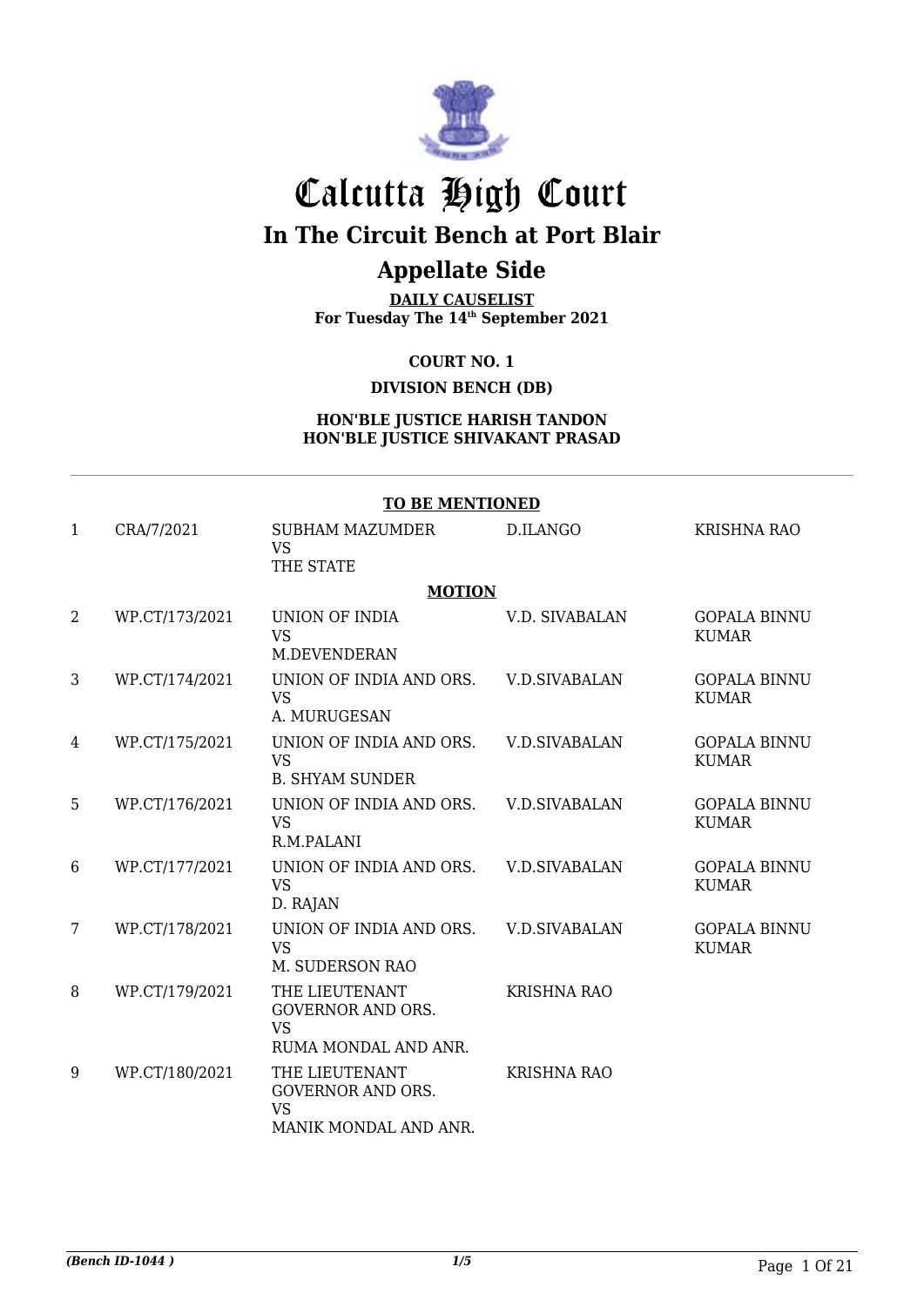| 10 | WP.CT/181/2021               | THE LIEUTENANT<br><b>GOVERNOR AND OTHERS</b><br><b>VS</b>                                         | <b>KRISHNA RAO</b>          |                                     |
|----|------------------------------|---------------------------------------------------------------------------------------------------|-----------------------------|-------------------------------------|
|    |                              | SUSANKAR SARKAR AND<br>ANR.                                                                       |                             |                                     |
| 11 | WP.CT/182/2021               | THE LIEUTENANT<br><b>GOVERNOR AND ORS.</b><br><b>VS</b><br>ANANYA MUKHERJEE AND<br>ANR.           | <b>KRISHNA RAO</b>          |                                     |
| 12 | WP.CT/183/2021               | THE LIEUTENANT<br>GOVERNOR AND ORS.<br><b>VS</b><br>SHARMISTA PAUL                                | <b>KRISHNA RAO</b>          |                                     |
| 13 | WP.CT/184/2021               | THE LIEUTENANT<br><b>GOVERNOR AND ORS.</b><br><b>VS</b><br>PRIYANKA TALUKDAR AND<br>ANR.          | <b>KRISHNA RAO</b>          |                                     |
|    |                              | <b>FOR ORDERS</b>                                                                                 |                             |                                     |
| 14 | FAT/1/2020                   | H.H. BEENA KUMARI<br><b>VS</b><br>DEEPAK RAM                                                      | <b>KRISHNA RAO</b>          | N.A.KHAN                            |
| 15 | FMAT/1/2020                  | THE ANDAMAN AND<br>NICOBAR ADMINISTRATION<br><b>VS</b><br>M/S BHIBHU SALES AND<br><b>SERVICES</b> | AJAY KUMAR<br><b>MANDAL</b> | <b>GOPALA BINNU</b><br><b>KUMAR</b> |
| 16 | WP.CT/51/2020                | THE LIEUTENANT<br><b>GOVERNOR AND ORS.</b><br><b>VS</b><br>P. KATHIRESAN AND ANR.                 | KRISHNA RAO                 | <b>G. BINNU KUMAR</b>               |
| 17 | MA/7/2021<br>IN WP 11/2021   | THE LIEUTENANT<br><b>GOVERNOR AND ANR.</b><br><b>VS</b><br>NANI GOPAL DAS AND ANR.                | <b>KRISHNA RAO</b>          | MOHD. TABRAIZ                       |
|    | IA NO: CAN/1/2021            |                                                                                                   |                             |                                     |
|    |                              | <b>APPLICATION</b>                                                                                |                             |                                     |
| 18 | MA/26/2019<br>IN WP 256/2016 | VIKASH KUMAR SINGH<br><b>VS</b><br>THE SYNDICATE BANK AND<br>ORS.                                 | <b>KRISHNA RAO</b>          | N.A.KHAN,<br>R.K.NANDY              |
|    | IA NO: CAN/1/2021            |                                                                                                   |                             |                                     |
| 19 | CRA/226/2020                 | GOPAL BAROI @ ABHIR<br><b>BAROI</b><br><b>VS</b><br>THE STATE                                     | D.ILANGO                    | <b>KRISHNA RAO</b>                  |
|    | IA NO: CRAN/1/2021           |                                                                                                   |                             |                                     |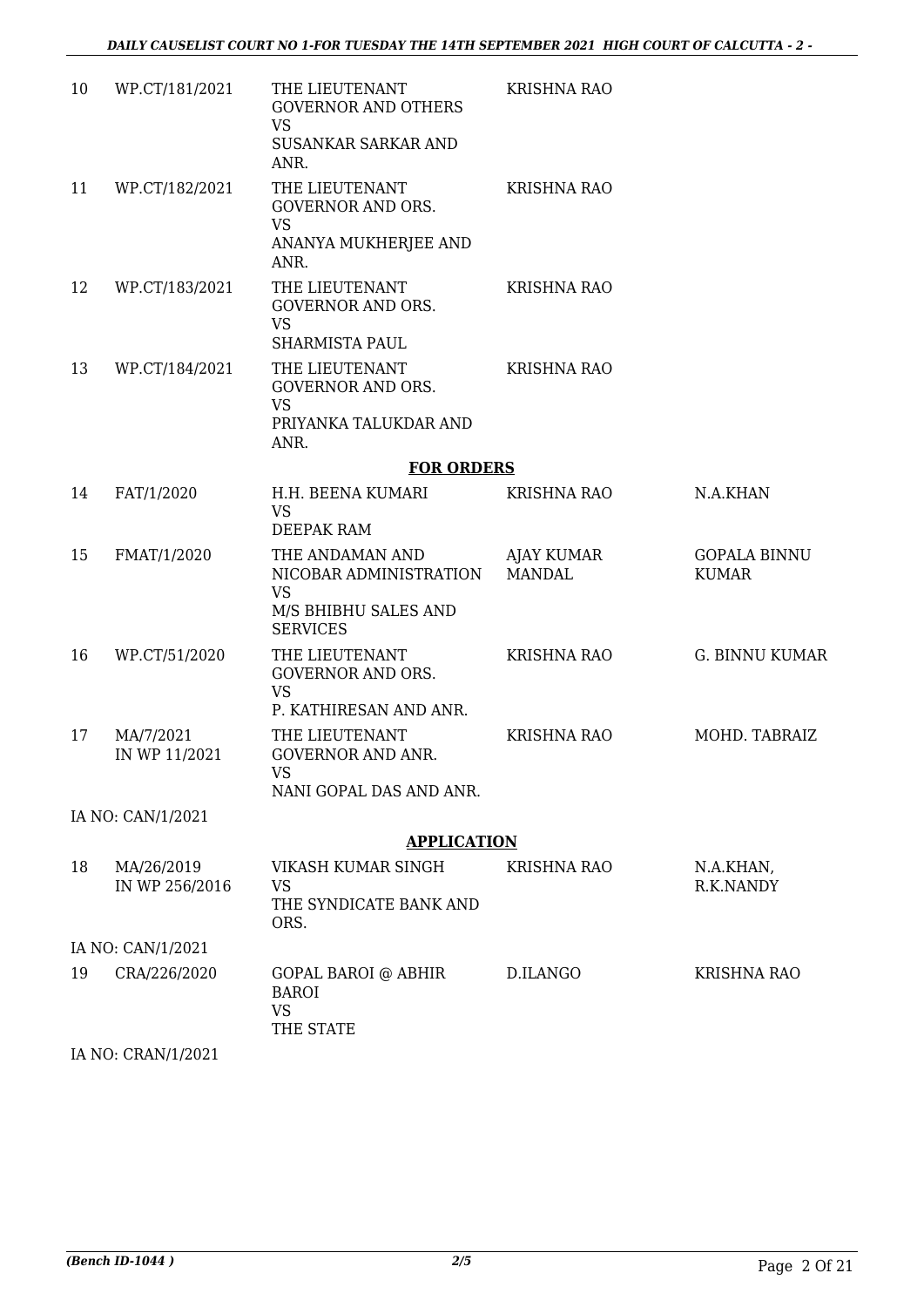| 20 | MA/10/2021<br>IN WP 268/2019 | SMTI. M. DAMAYANTI<br><b>VS</b><br>SMTI. S. KEDERAMMA AND<br>03 ORS.                                                      | MS. A. S. ZINU     | <b>KRISHNA RAO</b>                  |
|----|------------------------------|---------------------------------------------------------------------------------------------------------------------------|--------------------|-------------------------------------|
|    | IA NO: CAN/1/2021            |                                                                                                                           |                    |                                     |
|    |                              | <b>FOR HEARING</b>                                                                                                        |                    |                                     |
| 21 | MA/6/2018<br>IN WP 163/2016  | THE ANDAMAN AND<br>NICOBAR ADMINISTRATION<br>AND ORS.<br><b>VS</b><br>SHYAMAL CHOWDHURY                                   | <b>KRISHNA RAO</b> |                                     |
|    | IA NO: CAN/1/2021            |                                                                                                                           |                    |                                     |
| 22 | FA/1/2019                    | <b>ASHIM NANDI</b><br><b>VS</b><br><b>RINA BEPARI</b>                                                                     | <b>ANJILI NAG</b>  | RINA BEPARI IN<br><b>PERSON</b>     |
| 23 | FMAT/4/2019                  | THE EXECUTIVE ENGINEER<br><b>VS</b><br>C.V.THOMAS                                                                         | <b>KRISHNA RAO</b> | <b>GOPALA BINNU</b><br><b>KUMAR</b> |
| 24 | CRA/7/2019                   | THE STATE<br><b>VS</b><br>A.MOHAN @ VELU                                                                                  | <b>KRISHNA RAO</b> | <b>RAKESH PAL</b><br><b>GOBIND</b>  |
|    | IA NO: CRAN/1/2021           |                                                                                                                           |                    |                                     |
| 25 | CRA/8/2019                   | KARTICK SAHA<br><b>VS</b><br>THE STATE                                                                                    | <b>KRISHNA RAO</b> | A.S.ZINU                            |
| 26 | WP.CT/90/2019                | <b>SELVARAJ RAJU</b><br><b>VS</b><br>UNION OF INDIA AND ORS.                                                              | K.SABIR            | <b>SIVABALAN</b>                    |
| 27 | CRA/2/2020                   | SHYAMA KANTO BISWAS<br><b>VS</b><br>THE STATE                                                                             | D.ILANGO           |                                     |
| 28 | FAT/3/2020                   | <b>A.SELVAKUMAR</b><br><b>VS</b><br>S.BHUVANESHWARI                                                                       | K.M.B.JAYAPAL      |                                     |
| 29 | MA/8/2020<br>IN WP 276/2019  | <b>M/S SOORAJ TRADERS</b><br><b>VS</b><br>ANDAMAN AND NICOBAR<br><b>ADMINISTRATION AND</b><br>ORS.                        | V.D.SIVABALAN      | TULSI LALL, BABITA<br><b>DAS</b>    |
| 30 | MA/9/2020                    | THE HON'BLE LT.<br><b>GOVERNOR AND ORS.</b><br><b>VS</b><br>ANDAMAN SARVAJANIK<br>NIRMAN VIBAGH MAZDOOR<br>SANGH AND ORS. | <b>KRISHNA RAO</b> | <b>GOPALA BINNU</b><br><b>KUMAR</b> |
|    | wt31 MA/10/2020              | THE GENERAL MANAGER<br><b>VS</b><br>R.ALANGARAM AND SONS<br>AND ORS.                                                      | <b>ANJILI NAG</b>  | <b>GOPALA BINNU</b><br><b>KUMAR</b> |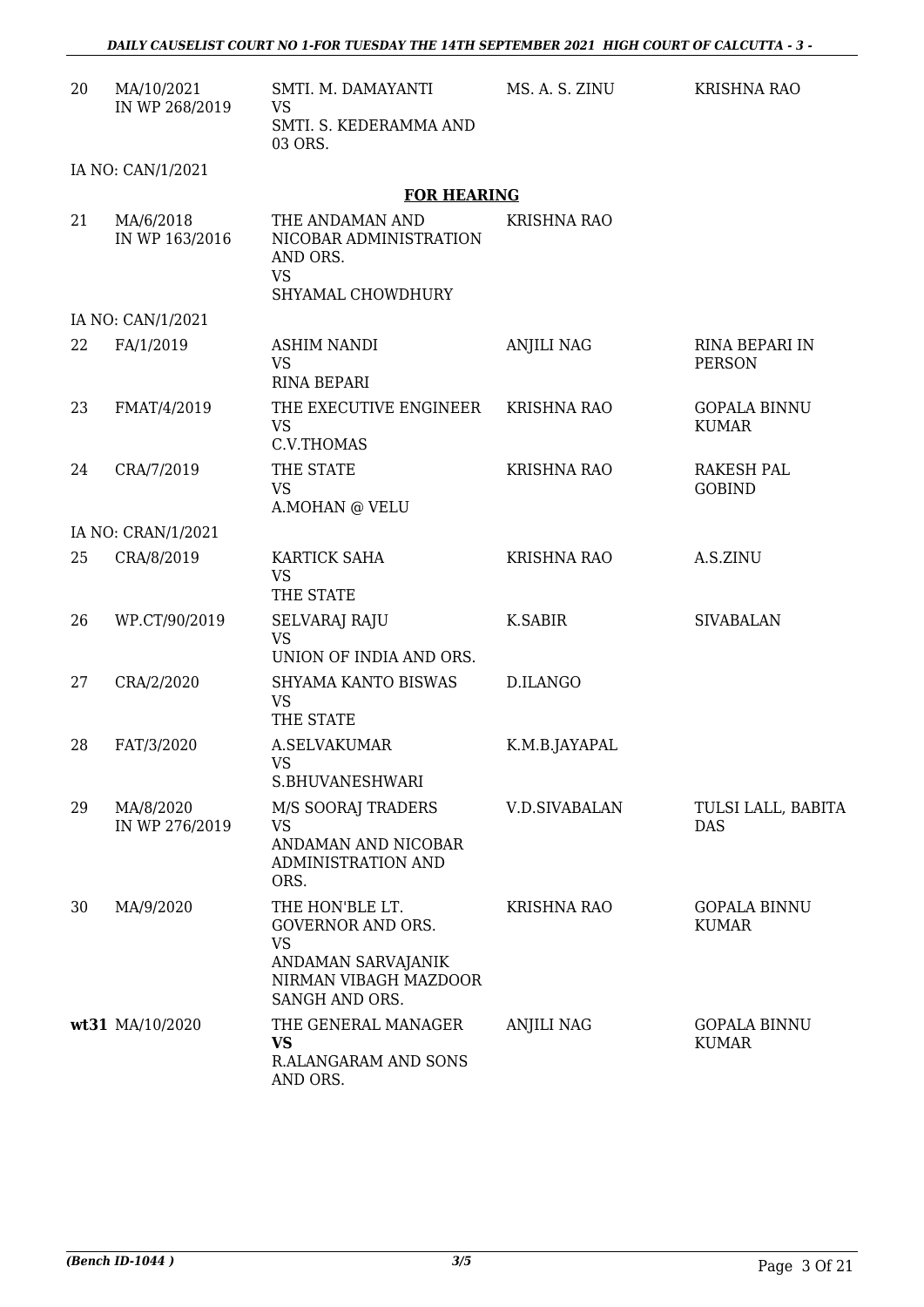|                | THE DEPUTY<br><b>CONSERVATOR OF</b><br><b>FORESTS</b><br><b>VS</b>                                                 | <b>KRISHNA RAO</b>                                                                                                                                                 | <b>GOPALA BINNU</b><br><b>KUMAR</b>  |
|----------------|--------------------------------------------------------------------------------------------------------------------|--------------------------------------------------------------------------------------------------------------------------------------------------------------------|--------------------------------------|
| MA/34/2020     | THE LIEUTENANT<br><b>GOVERNOR AND ORS.</b><br><b>VS</b>                                                            | <b>KRISHNA RAO</b>                                                                                                                                                 | <b>ANJILI NAG</b>                    |
|                |                                                                                                                    |                                                                                                                                                                    |                                      |
| WPA(P)/81/2020 | ANDAMAN CHAMBER OF<br><b>COMMERCE AND INDUSTRY</b><br>AND ANR.<br>VS<br>THE LIEUTENANT<br><b>GOVERNOR AND ORS.</b> | MD. TABRAIZ                                                                                                                                                        | <b>ARUL PRASANTH</b>                 |
|                | ANDAMAN AND NICOBAR<br><b>ISLANDS REAL ESTATE</b><br>ASSOCIATION AND ANR.<br><b>VS</b><br>THE LIEUTENANT           | MD. TABRAIZ                                                                                                                                                        | <b>ARUL PRASANTH</b>                 |
| WPA(P)/82/2020 | P.KANNAN<br><b>VS</b><br>THE LIEUTENANT<br><b>GOVERNOR AND ORS.</b>                                                | K.M.B JAYAPAL                                                                                                                                                      | <b>KRISHNA RAO</b>                   |
| WP.CT/132/2020 | THE LIEUTENANT<br><b>GOVERNOR AND ORS.</b><br><b>VS</b><br>D.C.SUBRAMANYAM AND<br>ORS.                             | <b>KRISHNA RAO</b>                                                                                                                                                 | PHATIK CHANDRA<br><b>DAS</b>         |
| MAT/739/2020   | COASTAL SEAWAYS ISLAND<br>PVT. LTD. AND ANR.<br><b>VS</b><br>ANDAMAN AND NICOBAR<br>STATE COOPERATIVE BANK         | <b>GOPALA BINNU</b><br><b>KUMAR</b>                                                                                                                                | K.V.VISWANATHAN,<br><b>U.S.MENON</b> |
|                |                                                                                                                    |                                                                                                                                                                    |                                      |
| FAT/1/2021     | RAM CHANDER<br><b>VS</b><br><b>ANANTA</b>                                                                          | ANJILI NAG                                                                                                                                                         | KMB JAYAPAL                          |
| MA/3/2021      | <b>BISESWAR MONDAL</b><br>VS<br>THE DEPUTY<br>COMMISSIONER AND ORS.                                                | K.VIJAY KUMAR                                                                                                                                                      | KRISHNA RAO,<br>N.A.KHAN             |
|                |                                                                                                                    |                                                                                                                                                                    |                                      |
| CRA/4/2021     | THE STATE<br><b>VS</b><br>DR. B.PRABHURAM                                                                          | <b>KRISHNA RAO</b>                                                                                                                                                 | ANJILI NAG,<br>D.ILANGO              |
|                | wt32 WPA/162/2019<br>IA NO: CAN/1/2021<br>wt35 WPA(P)/84/2020<br>IA NO: CAN/1/2021                                 | P.TATA RAO AND OTHERS<br>CAPT. ALAGURAJ AND ORS.<br><b>GOVERNOR AND ORS.</b><br>LIMITED AND ANR.<br>IA NO: CAN/2/2021, CAN/1/2021<br>IA NO CRANIZIZO 1 CRANI1 2001 |                                      |

IA NO: CRAN/2/2021, CRAN/1/2021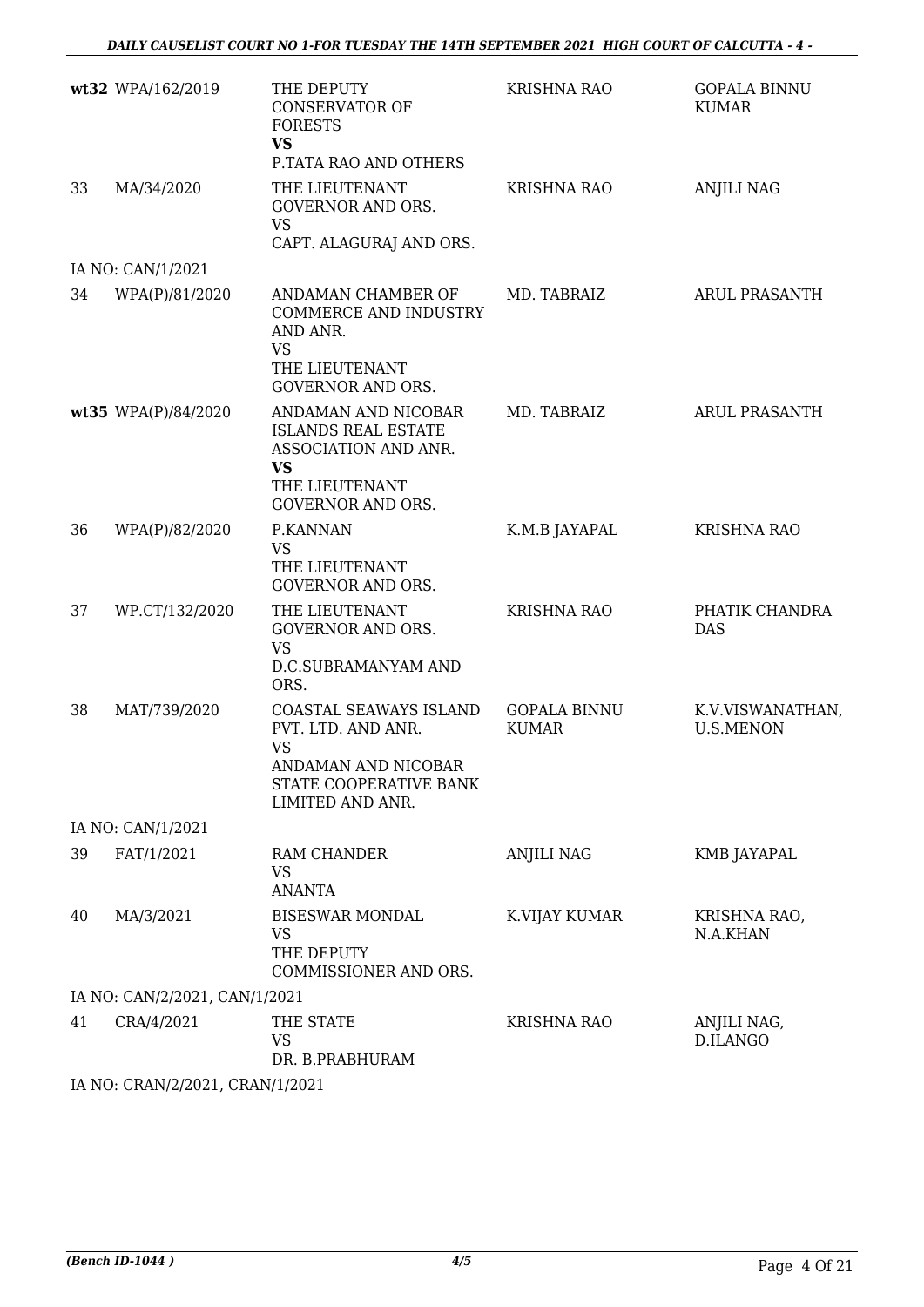| 42 | MA/5/2021         | THESLEEMA M.K.<br>VS<br>ANDAMAN AND NICOBAR<br>ADMINISTRATION AND<br>ORS. | N.A.KHAN   | KRISHNA RAO |
|----|-------------------|---------------------------------------------------------------------------|------------|-------------|
|    | IA NO: CAN/1/2021 |                                                                           |            |             |
| 43 | WPA(P)/162/2021   | S.RENOLD<br>VS<br>THE LIEUTENANT<br><b>GOVERNOR AND ORS.</b>              | ANJILI NAG | KRISHNA RAO |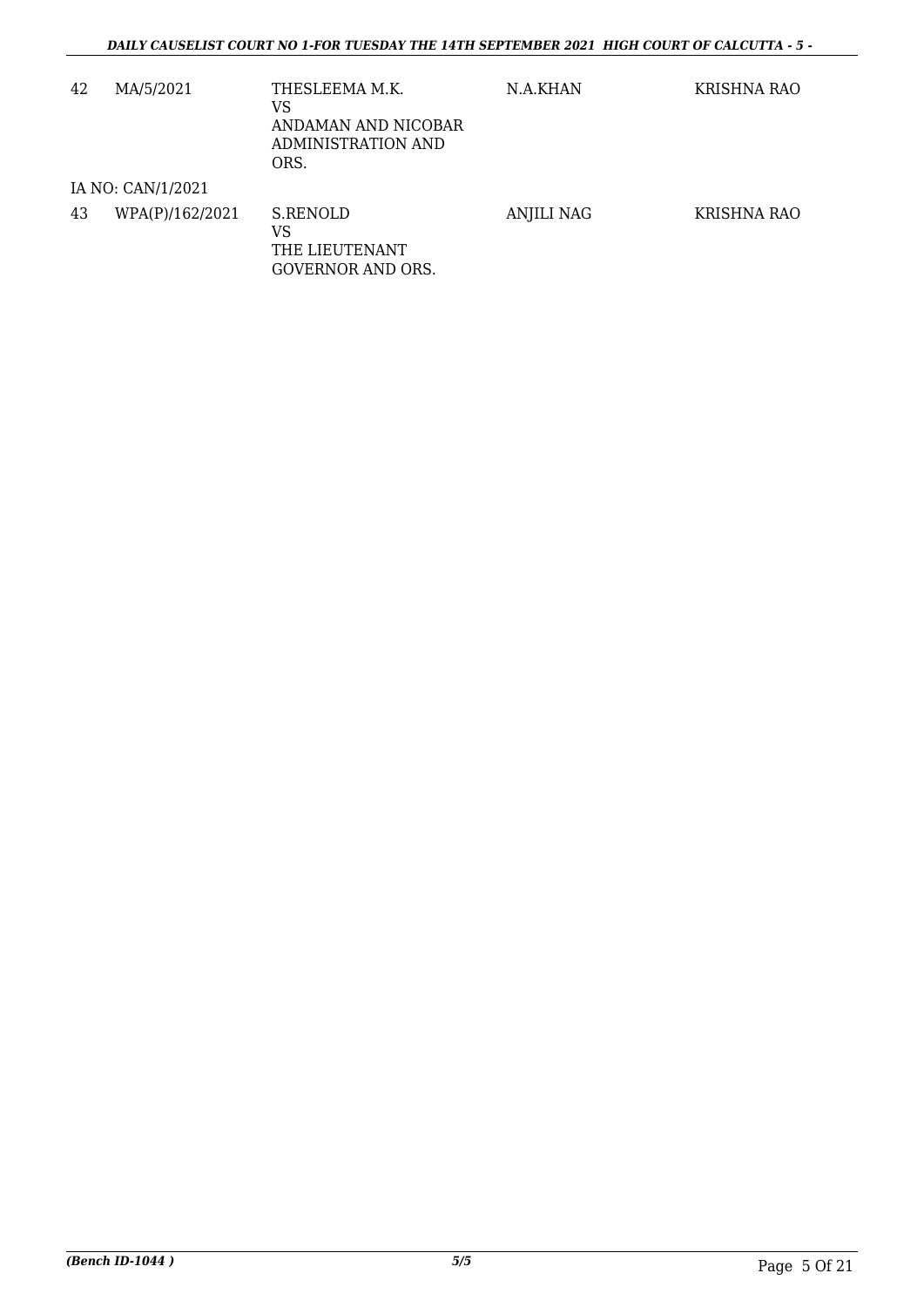

# Calcutta High Court **In The Circuit Bench at Port Blair**

# **Appellate Side**

**DAILY CAUSELIST For Tuesday The 14th September 2021**

## **COURT NO. 1**

# **SINGLE BENCH (SINGLE BENCH)**

### **HON'BLE JUSTICE HARISH TANDON**

|              |              | TO DE FIERTIORIED                                                                                             |                                      |                   |
|--------------|--------------|---------------------------------------------------------------------------------------------------------------|--------------------------------------|-------------------|
| $\mathbf{1}$ | WPA/213/2021 | V.CHANDRAN<br><b>VS</b><br>THE LIEUTENANT<br><b>GOVERNOR</b>                                                  | <b>GOAPALA BINNU</b><br><b>KUMAR</b> |                   |
| 2            | AP/4/2020    | M/s GCVD INFRATECH<br>PRIVATE LIMITED<br><b>VS</b><br><b>UNION OF INDIA</b>                                   | PARDESIA MUNDA                       | <b>TULSI LALL</b> |
| 3            | AP/7/2021    | M/S ABS MARINE SERVICES MOHD. TABRAIZ<br>PVT LTD.<br><b>VS</b><br>THE LIEUTENANT<br><b>GOVERNOR AND ANR.</b>  |                                      |                   |
| 4            | AP/8/2021    | M/S ABS MARINE SERVICES<br>PVT. LTD.<br><b>VS</b><br>THE LIEUTENANT<br><b>GOVERNOR AND NR.</b>                | MOHD. TABRAIZ                        |                   |
| 5            | AP/9/2021    | M/S ABS MARINE SERVICES MOHD. TABRAIZ<br>PVT. LTD.<br><b>VS</b><br>THE LIEUTENANT<br><b>GOVERNOR AND ANR.</b> |                                      |                   |
| 6            | WPA/171/2021 | DEEPIKA KISHAN @<br>DEEPIKA KISHEN<br><b>VS</b><br>U. T. OF ANDAMAN AND<br><b>ORS</b>                         | S. AJHIT PRASAD                      |                   |

# **TO BE MENTIONED**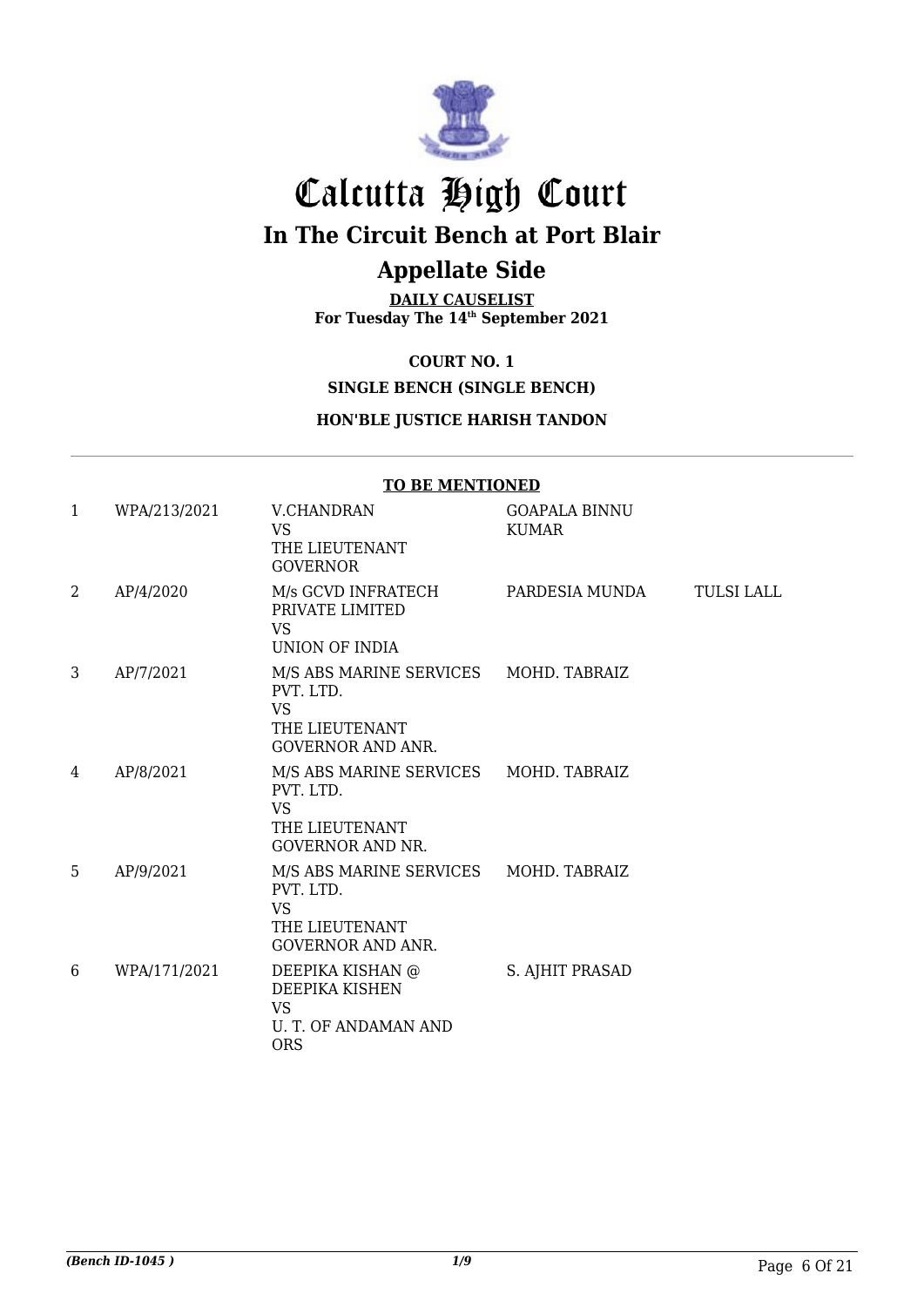| 7  | WPA/173/2021      | S.VIJAY KUMAR<br><b>VS</b><br>THE LIEUTENANT<br><b>GOVERNOR (DISCIPLINARY</b><br>AUTHORITY)                            | <b>GOPALA BINNU</b><br><b>KUMAR</b> |                                      |
|----|-------------------|------------------------------------------------------------------------------------------------------------------------|-------------------------------------|--------------------------------------|
|    | IA NO: CAN/1/2021 |                                                                                                                        |                                     |                                      |
|    |                   | <b>MOTION</b>                                                                                                          |                                     |                                      |
| 8  | CO/13/2021        | <b>MANA LALL</b><br><b>VS</b><br>THE TEHSILDAR,<br>MAYABUNDER AND ORS.                                                 | K.M.B.JAYAPAL                       | <b>KRISHNA RAO</b>                   |
| 9  | WPA/78/2021       | ABDUL HASSIM AND ORS.<br><b>VS</b><br>THE LIEUTENANT<br><b>GOVERNOR AND ORS.</b>                                       | MOHD. TABRAIZ                       | KRISHNA RAO, ARUL<br><b>PRASANTH</b> |
| 10 | WPA/124/2021      | M. NOKRAJ<br><b>VS</b><br>THE UNION OF INDIA AND<br>ORS.                                                               | RAKESH KUMAR                        | <b>TULSI LALL</b>                    |
| 11 | WPA/141/2021      | A.JOBOY<br><b>VS</b><br>THE ANDAMAN AND<br>NICOBAR ADMINISTRATION<br>AND ANR.                                          | K.M.B.JAYAPAL,<br>G.MINI            | <b>KRISHNA RAO</b>                   |
| 12 | WPA/159/2021      | <b>ARUN MISHRA</b><br><b>VS</b><br>THE ANDAMAN AND<br>NICOBAR ADMINISTRATION<br>AND ORS.                               | K. VIJAY KUMAR                      | KRISHNA RAO                          |
| 13 | WPA/161/2021      | M/S THANGAVELU<br>TRADERS AND ANR.<br><b>VS</b><br>THE ANDAMAN AND<br>NICOBAR ADMINISTRATION<br>AND ORS.               | ANJILI NAG,<br>V.K.BISWAS           | <b>KRISHNA RAO</b>                   |
| 14 | WPA/169/2021      | HOTELIERS ASSOCIATION<br>OF ANDAMAN AND<br>NICOBAR ISLANDS AND<br>ANR.<br><b>VS</b><br>THE CHIEF SECRETARY<br>AND ORS. | ANJILI NAG,<br><b>V.K.BISWAS</b>    | <b>KRISHNA RAO</b>                   |
| 15 | WPA/204/2021      | <b>FATHIMA YUSUF</b><br><b>VS</b><br>THE ANDAMAN AND<br>NICOBAR ADMINISTRATION<br>AND ORS.                             | <b>ANJILI NAG</b>                   |                                      |
| 16 | WPA/217/2021      | RAJ SULOCHANA @ J.<br>RAJASULOSNA<br><b>VS</b><br>THE LABOUR<br>COMMISSIONER AND ORS.                                  | SHIPRA MANDAL                       | <b>KRISHNA RAO</b>                   |

#### **FOR ORDERS**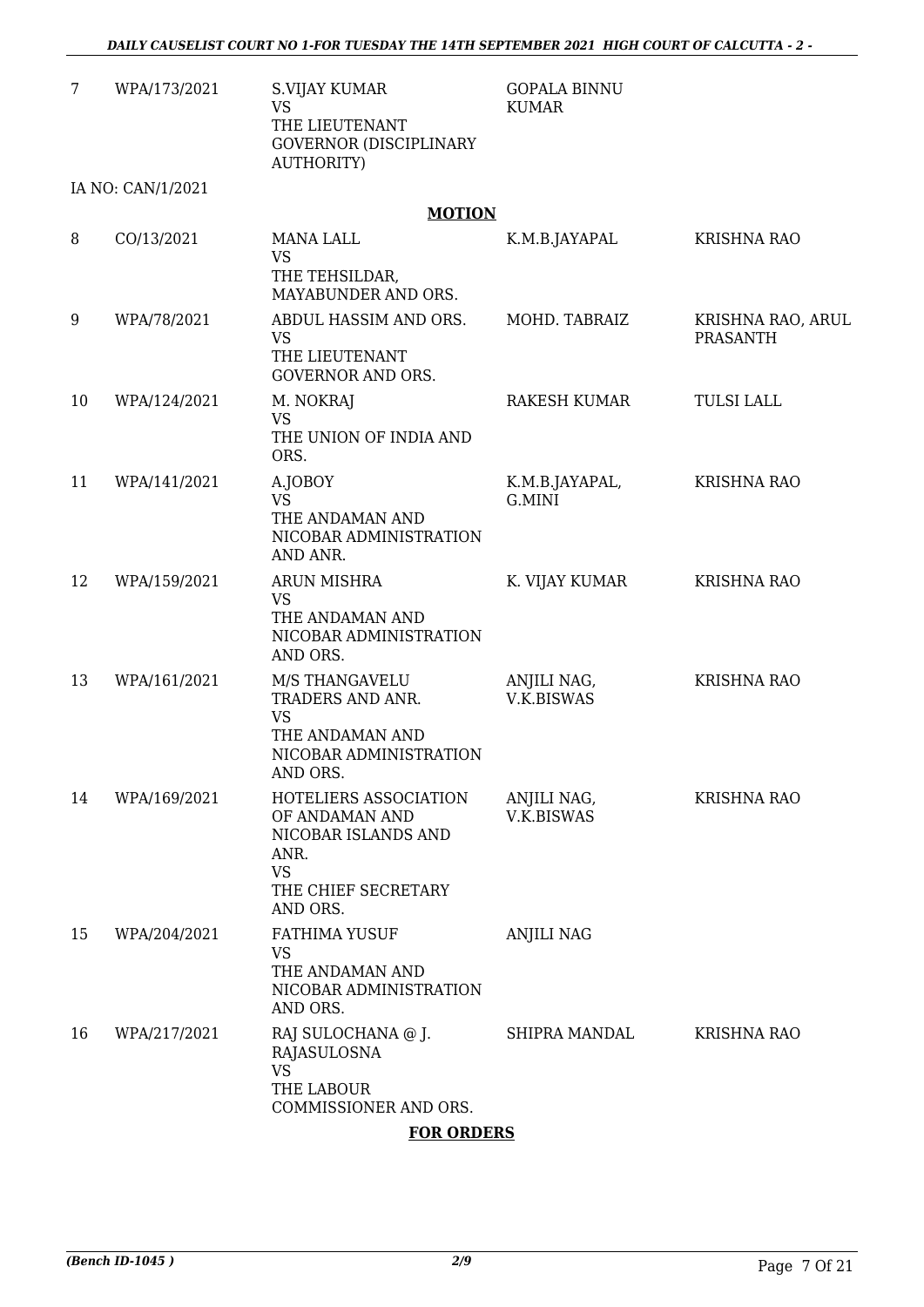| 17 | WPA/5758/2020                  | SHRI. PRASHANTH RAJESH<br><b>VS</b><br>UNION OF INDIA AND ANR.                                                         | SOMESH KUMAR<br><b>GHOSH</b>        | <b>TULSI LALL</b> |
|----|--------------------------------|------------------------------------------------------------------------------------------------------------------------|-------------------------------------|-------------------|
|    | IA NO: CAN/1/2021              |                                                                                                                        |                                     |                   |
|    | wt18 WPA/5800/2020             | SHRI. PULAPARTHY<br>RAMESH<br><b>VS</b><br>UNION OF INDIA AND ANR.                                                     | SOMESH KUMAR<br><b>GHOSH</b>        | <b>TULSI LALL</b> |
|    | IA NO: CAN/1/2021              |                                                                                                                        |                                     |                   |
|    | wt19 WPA/5865/2020             | SHRI. PULAPARTHY<br><b>SURESH</b><br><b>VS</b><br>UNION OF INDIA AND ANR.                                              | SOMESH KUMAR<br><b>GHOSH</b>        | <b>TULSI LALL</b> |
|    | IA NO: CAN/1/2021              |                                                                                                                        |                                     |                   |
|    |                                | <b>APPLICATION</b>                                                                                                     |                                     |                   |
| 20 | FMAT/5/2020                    | NEW INDIA ASSURANCE<br>CO. LTD.<br><b>VS</b><br>RAJA SEKHAR AND ORS.                                                   | N.A.KHAN                            | A.K.CHARABORTY    |
| 21 | WPA/61/2020                    | THE ANDAMAN AND<br><b>NICOBAR</b><br>ADMINISTRATION,<br><b>VS</b><br>PONDICHERRY UNIVERSITY                            | MAHESHWAR LALL                      | RAJINDER SINGH    |
|    | IA NO: CAN/1/2021              |                                                                                                                        |                                     |                   |
| 22 | FMAT/3/2021                    | <b>AMIYO ROY</b><br><b>VS</b><br>THE DIRECTOR AND<br><b>ANOTHER</b>                                                    | <b>ANJILI NAG</b>                   |                   |
|    | IA NO: CAN/1/2021              |                                                                                                                        |                                     |                   |
| 23 | AP/6/2021                      | M/S. M.K. DEVELOPERS<br><b>VS</b><br>JOINT DIRECTOR<br>(CONTRACTS) FOR<br><b>ACCEPTING OFFICER</b><br>(CHIEF ENGINEER) | S.K.GOLDER,<br><b>S.SARKAR</b>      | <b>TULSI LALL</b> |
|    |                                | <b>CONTEMPT APPLICATION</b>                                                                                            |                                     |                   |
| 24 | CPAN/11/2021<br>IN WP 914/2020 | DAVINDER PAL SINGH<br><b>VS</b><br>SANJEEV MITAL, THE<br><b>SECRETARY (REVENUE)</b><br>AND ANR.                        | ANJILI NAG, SHIPRA<br><b>MANDAL</b> |                   |
| 25 | CPAN/16/2021<br>IN WP 172/2021 | HOTEL SEASHELL<br><b>VS</b><br><b>AJIT BARNARD</b>                                                                     | <b>ANJILI NAG</b>                   |                   |
|    |                                | <b>FOR HEARING</b>                                                                                                     |                                     |                   |
| 26 | WPA/9/2018                     | P.SUNDARA RAO<br><b>VS</b><br>THE LIEUTENANT<br><b>GOVERNOR AND ORS.</b>                                               | <b>GOPALA BINNU</b><br><b>KUMAR</b> |                   |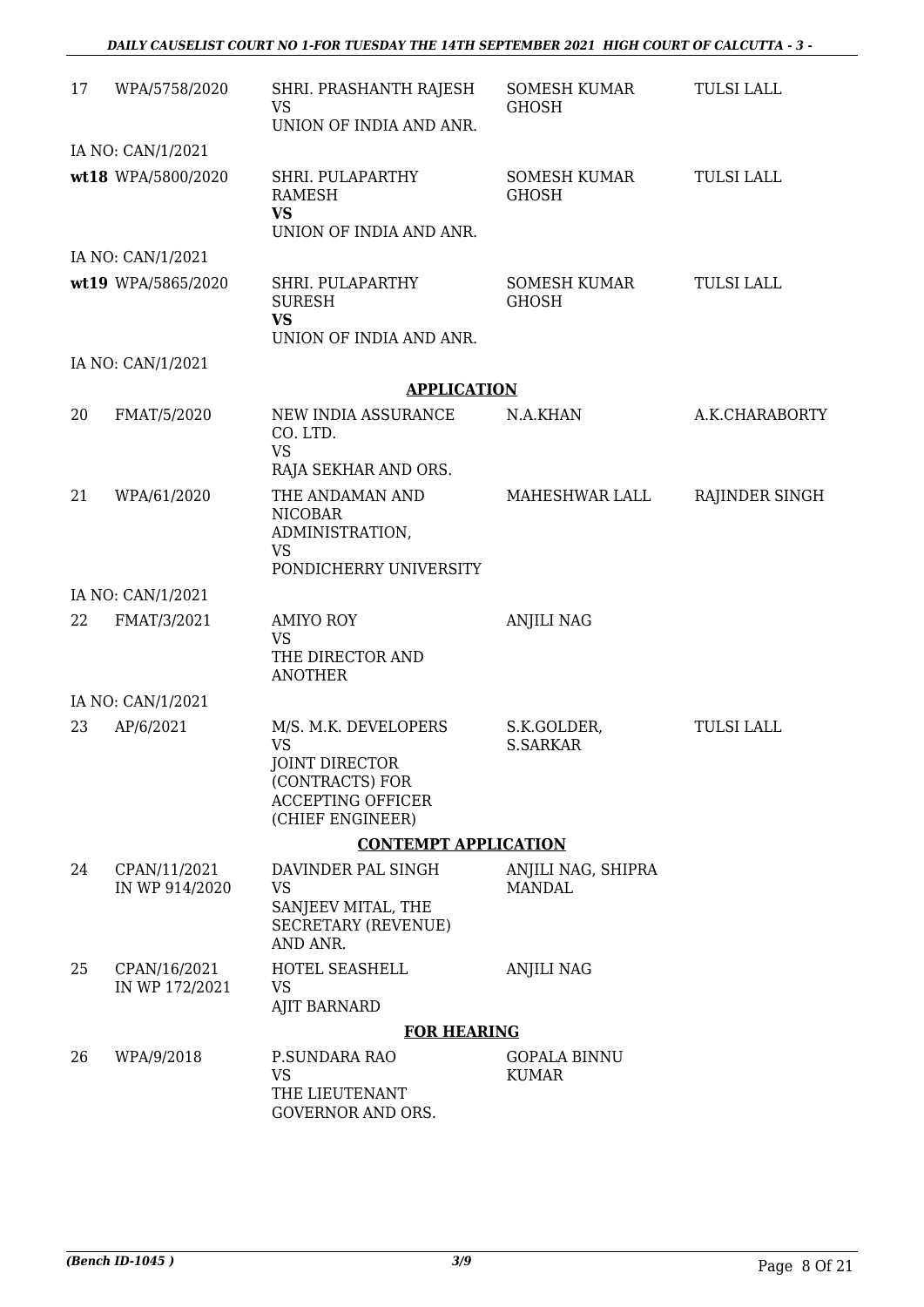| 27 | WPA/171/2018      | MULTIPLE AGENCIES<br>PRIVATE LIMITED AND ANR.<br><b>VS</b><br><b>ANDAMAN STATE</b><br><b>COOPERATIVE BANK</b><br>LIMITED AND ORS. | N                                  | MOHD. TABRAIZ,<br><b>KRISHNA RAO</b>              |
|----|-------------------|-----------------------------------------------------------------------------------------------------------------------------------|------------------------------------|---------------------------------------------------|
| 28 | WPA/236/2018      | EXECUTIVE ENGINEER,<br>CONSTRUCTION DIVISION-<br>II, APWD<br><b>VS</b>                                                            | MOHAMMED<br><b>TABRAIZ</b>         | <b>GOPALA BINNU</b><br><b>KUMAR</b>               |
|    |                   | S. PRABHAKARAN AND ORS.                                                                                                           |                                    |                                                   |
| 29 | WPA/283/2018      | <b>VANVIKAS EMPLOYEES</b><br>ASSOCIATION AND ORS.<br><b>VS</b><br>HE MINISTRY OF HOME<br>AFFAIRS AND ORS.                         | <b>G.BINNU KUMAR</b>               | TULSI LALL,<br>KRISHNA RAO,<br><b>TASNEEM</b>     |
| 30 | SA/1/2019         | USMAN ALI AND ORS.<br><b>VS</b><br>CHAMPA DEVI AND ORS.                                                                           | N.A.KHAN                           | K.M.B.JAYAPAL,<br>G.MINI, SABRINA<br><b>BEGUM</b> |
|    | wt31 SA/2/2019    | USMAN ALI AND ORS.<br><b>VS</b><br>CHAMPA DEVI AND ORS.                                                                           | N.A.KHAN                           | K.M.B.JAYAPAL,<br>G.MINI, SABRINA<br><b>BEGUM</b> |
| 32 | FMAT/3/2019       | SABITA DEVI AND ORS.<br><b>VS</b><br>THE MANAGER AND ANR.                                                                         | K.M.B.JAYAPAL,<br>G.MINI           | ARUL PRASANTH,<br><b>ANITHA HEGDE</b>             |
| 33 | SA/4/2019         | JAI NARAYAN SINGH<br><b>VS</b>                                                                                                    | K.M.B.JAYAPAL                      | N.A.KHAN                                          |
| 34 | SA/7/2019         | BADRUDDIN AND ORS.<br><b>SUKHODA ROY</b><br><b>VS</b><br>ANWESHA SARKAR AND<br>ANR.                                               | <b>AJAY KUMAR</b><br><b>MANDAL</b> | K.M.B.JAYAPAL,<br>G.MINI                          |
| 35 | SAT/11/2019       | AJIT RANJAN SAOJAL<br><b>VS</b><br>SANDHAYA RANI SAOJAL<br>AND ORS.                                                               | <b>ANANDA HALDER</b>               | <b>ARUL PRASANTH</b>                              |
|    | IA NO: CAN/1/2021 |                                                                                                                                   |                                    |                                                   |
| 36 | WPA/101/2019      | M/S ANDAMAN BUBBLES<br>AND ORS.<br><b>VS</b><br>THE LIEUTENANT<br><b>GOVERNOR AND ORS.</b>                                        | <b>ANJILI NAG</b>                  | KRISHNA RAO, AJAY<br><b>KUMAR MANDAL</b>          |
| 37 | WPA/150/2019      | UTTAM SHIL @ UTTAM<br>SEAL AND ORS.<br><b>VS</b><br>THE LIEUTENANT<br><b>GOVERNOR AND ORS.</b>                                    | <b>ANJILI NAG</b>                  | <b>KRISHNA RAO</b>                                |
|    | wt38 WPA/3/2019   | SHYNI JOSE<br><b>VS</b><br>THE LIEUTENANT<br>GOVERNOR AND ORS.                                                                    | ANJILI NAG                         | <b>KRISHNA RAO</b>                                |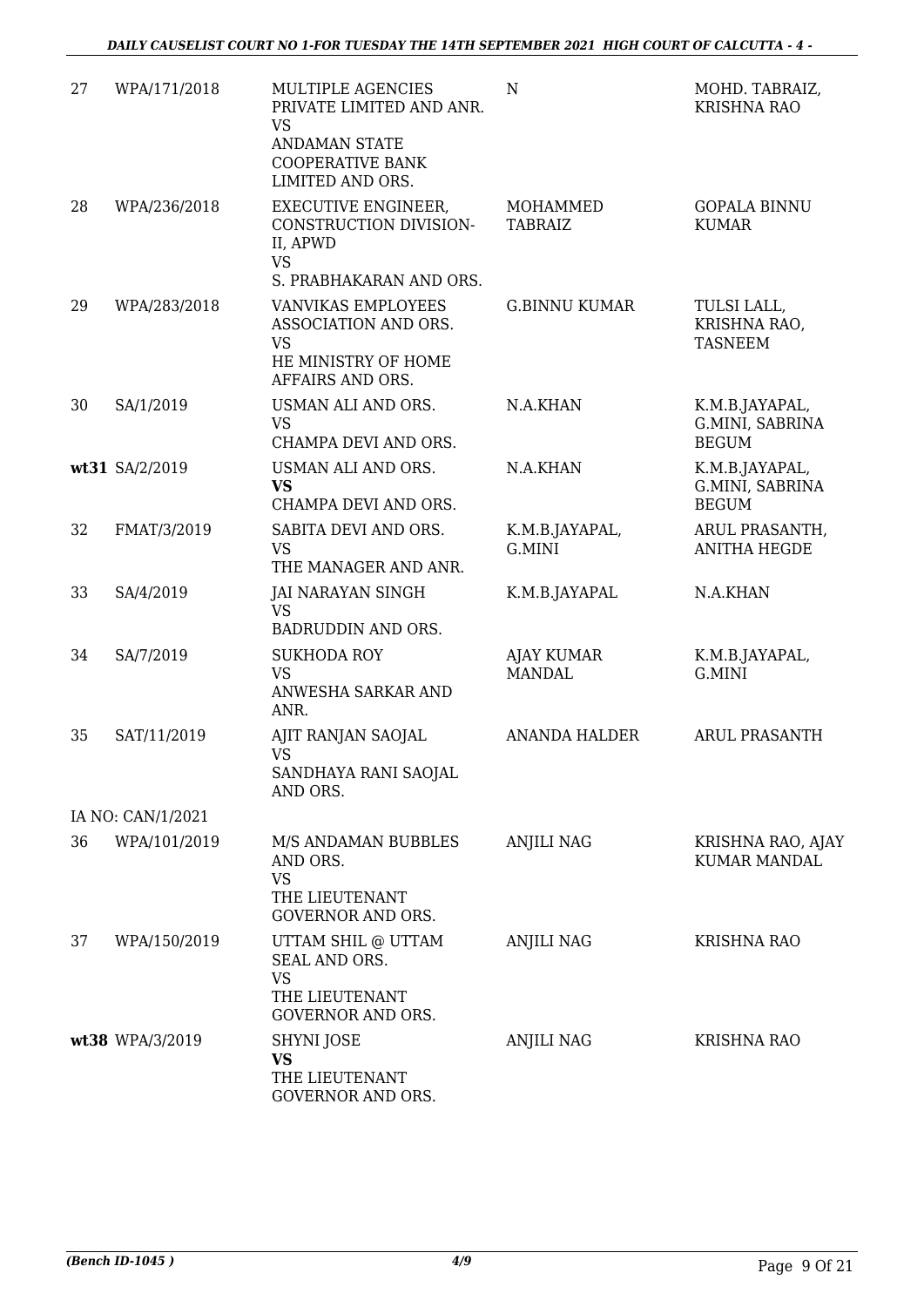|    | wt39 WPA/9/2019   | T. SHANMUGAM<br>VS                                                                                                      | <b>ANJILI NAG</b>                   | <b>KRISHNA RAO</b>                  |
|----|-------------------|-------------------------------------------------------------------------------------------------------------------------|-------------------------------------|-------------------------------------|
|    |                   | THE LIEUTENANT<br><b>GOVERNOR AND ORS.</b>                                                                              |                                     |                                     |
| 40 | WPA/179/2019      | <b>SELVI K.NATHAN</b><br><b>VS</b><br>THE ANDAMAN AND<br>NICOBAR ADMINISTRATION<br>AND ORS.                             | K.M.B.JAYAPAL,<br>G.MINI            | <b>KRISHNA RAO</b>                  |
| 41 | WPA/203/2019      | <b>DIVISIONAL FOREST</b><br>OFFICER, MAYABUNDER<br><b>VS</b><br>SHRI. BIRSA KINDO                                       | S. C. MISHRA                        | <b>GOPALA BINU</b><br><b>KUMAR</b>  |
|    | wt42 WPA/173/2019 | <b>SHRI BIRSA KINDO</b><br><b>VS</b><br>THE DIVISIONAL FOREST<br>OFFICER, MAYABUNDER                                    | <b>GOPALA BINU KUMAR</b>            | <b>KRISHNA RAO</b>                  |
| 43 | WPA/209/2019      | R. KAUSHALYA AND ORS.<br><b>VS</b><br>THE UNION OF INDIA AND<br>ORS.                                                    | ANJILI NAG, SHIPRA<br><b>MANDAL</b> | MOHD. TABRAIZ                       |
| 44 | WPA/226/2019      | <b>ANDAMAN TIMBER</b><br><b>INDUSTRIES LIMITED</b><br><b>VS</b><br>THE CHIEF SECRETARY<br>AND ORS.                      | K.M.B.JAYAPAL,<br>G.MINI            | <b>KRISHNA RAO</b>                  |
| 45 | WPA/237/2019      | SHRI. S. M. MUSTAFA<br><b>VS</b><br>THE ANDAMAN AND<br>NICOBAR ADMINISTRATION<br>AND ORS.                               | G.MINI AND K.M.B.<br>JAYAPAL        | <b>KRISHNA RAO</b>                  |
| 46 | WPA/241/2019      | THE EXECUTIVE ENGINEER<br>NORTH ANDAMAN<br>CONSTRUCTION DIVISION<br>(NACD)<br><b>VS</b><br>SMTI. REKHA NAIR AND<br>ORS. | MOHAMMED<br><b>TABRAIZ</b>          | <b>GOPALA BINNU</b><br><b>KUMAR</b> |
| 47 | WPA/246/2019      | <b>A.SUNDAR</b><br><b>VS</b><br>THE HONBLE LIEUTENANT<br><b>GOVERNOR AND ORS.</b>                                       | <b>GOPALA BINNU</b><br><b>KUMAR</b> | M.P.KAMARAJ                         |
| 48 | WPA/263/2019      | KUMAR HARSHAVARDHAN<br>VS.<br>THE UNION OF INDIA AND<br>ORS.                                                            | KMB JAYAPAL                         | TASNEEM                             |
| 49 | WPA/282/2019      | <b>MANOJ PAUL</b><br><b>VS</b><br>THE UNION TERRITORY,<br>ADMINISTRATION OF<br>ANDAMAN AND NICOBAR<br>ISLANDS AND ORS.  | IN PERSON                           | <b>KRISHNA RAO</b>                  |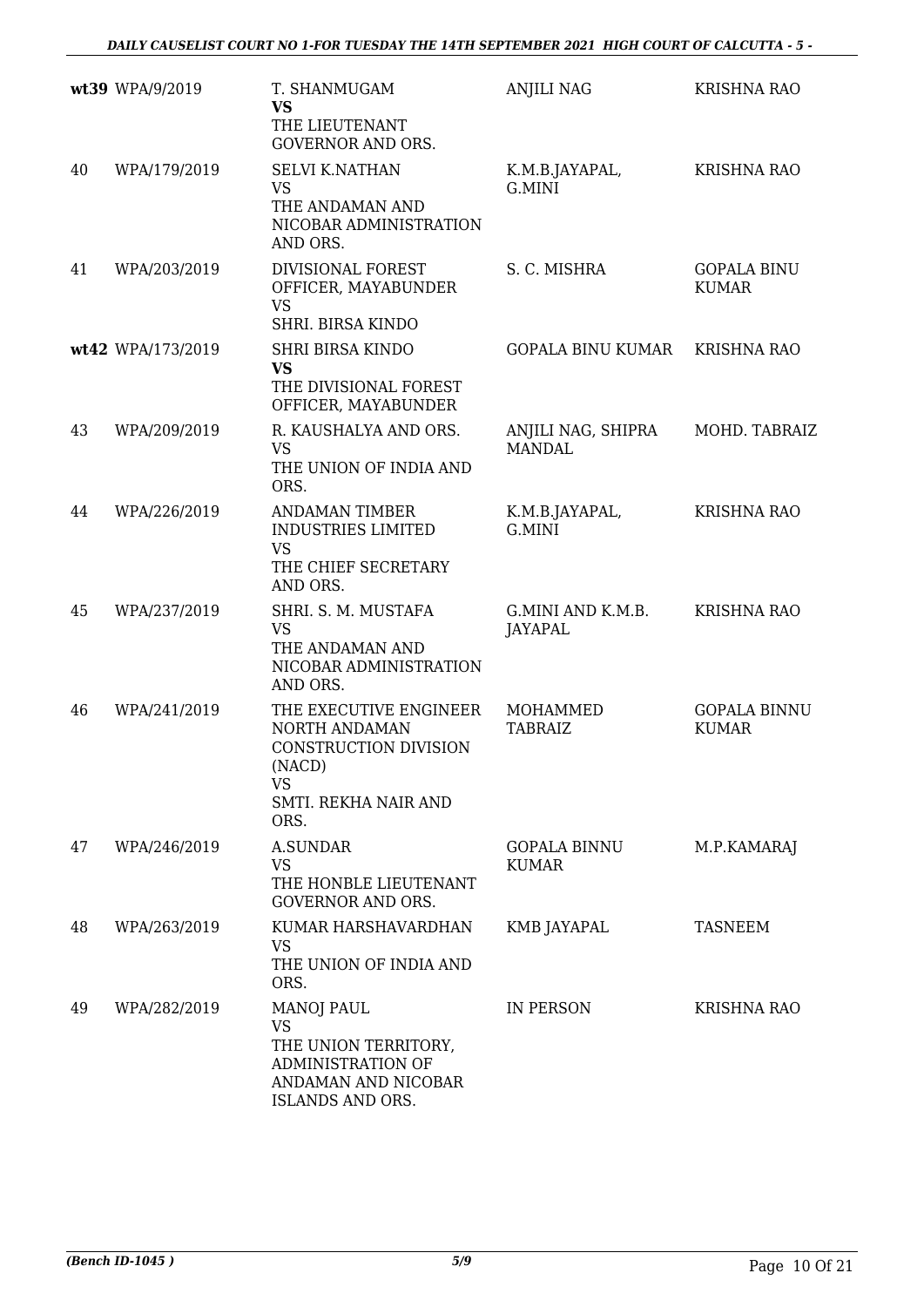| 50 | WPA/288/2019 | SHRI. SHAJAN T. OOMMEN<br><b>VS</b><br>ANDAMAN AND NICOBAR<br>ADMINISTRATION AND<br>ORS.                | DEEP CHAIM KABIR,<br>S. AJITH PRASAD      | <b>KRISHNA RAO</b>                       |
|----|--------------|---------------------------------------------------------------------------------------------------------|-------------------------------------------|------------------------------------------|
| 51 | WPA/293/2019 | RAJESH RAM<br><b>VS</b><br>THE ANDAMAN AND<br>NICOBAR ADMINISTRATION<br>AND ORS.                        | DEEP CHAIM KABIR,<br><b>S.AJIT PRASAD</b> | ARUL PRASANTH,<br>N.A.KHAN               |
| 52 | WPA/329/2019 | TOURIST WORKERS UNION<br>AND ANR.<br><b>VS</b><br>THE ANDAMAN AND<br>NICOBAR ADMINISTRATION<br>AND ORS. | <b>GOPALA BINNU</b><br><b>KUMAR</b>       | KRISHNA RAO,<br><b>ANJILI NAG</b>        |
| 53 | FMA/1/2020   | ARPITA GHOSH<br><b>VS</b><br>SHIV PRASAD AND ANR.                                                       | MR. KRISHNA RAO                           | S.C.MISHRA                               |
| 54 | SAT/1/2020   | M. T. SAIDU AND ORS.<br><b>VS</b><br>M/S. ANDAMAN TIMBER<br><b>INDUSTRIES LIMITED AND</b><br>ANR.       | K. VIJAY KUMAR                            | K. M. B JAYAPAL                          |
| 55 | SAT/7/2020   | KALAIARASAN AND ORS.<br><b>VS</b><br>ASIF ALI AND ORS.                                                  | <b>ANJILI NAG</b>                         | KMB JAYAPAL                              |
| 56 | CO/10/2020   | <b>REKHA ROY</b><br><b>VS</b><br><b>GURUCHAND MAJUMDAR</b><br>AND ORS.                                  | <b>RAKESH KUMAR</b>                       |                                          |
| 57 | WPA/34/2020  | SMTI. REBA MONDAL<br><b>VS</b><br>THE UNION OF INDIA AND<br>ORS.                                        | <b>ANANDA HALDER</b>                      | <b>KRISHNA RAO</b>                       |
| 58 | WPA/52/2020  | P.KANNAN<br><b>VS</b><br>THE UNION OF INDIA AND<br>ORS.                                                 | K.M.B.JAYAPAL                             | KRISHNA RAO, AJAY<br><b>KUMAR MANDAL</b> |
| 59 | WPA/76/2020  | <b>JOHN WESLEY</b><br><b>VS</b><br>THE ANDAMAN AND<br>NICOBAR ADMINISTRATION<br>AND ORS.                | K. Vijay Kumar                            | KRISHNA RAO,<br>M.P.KAMARAJ              |
| 60 | WPA/92/2020  | <b>BINA DAS</b><br><b>VS</b><br>THE LIEUTENANT<br><b>GOVERNOR AND ORS.</b>                              |                                           | <b>KRISHNA RAO</b>                       |
| 61 | WPA/95/2020  | <b>ANITA XESS</b><br>VS<br>THE UNION OF INDIA AND<br>ORS.                                               | <b>GOPALA BINNU</b><br><b>KUMAR</b>       |                                          |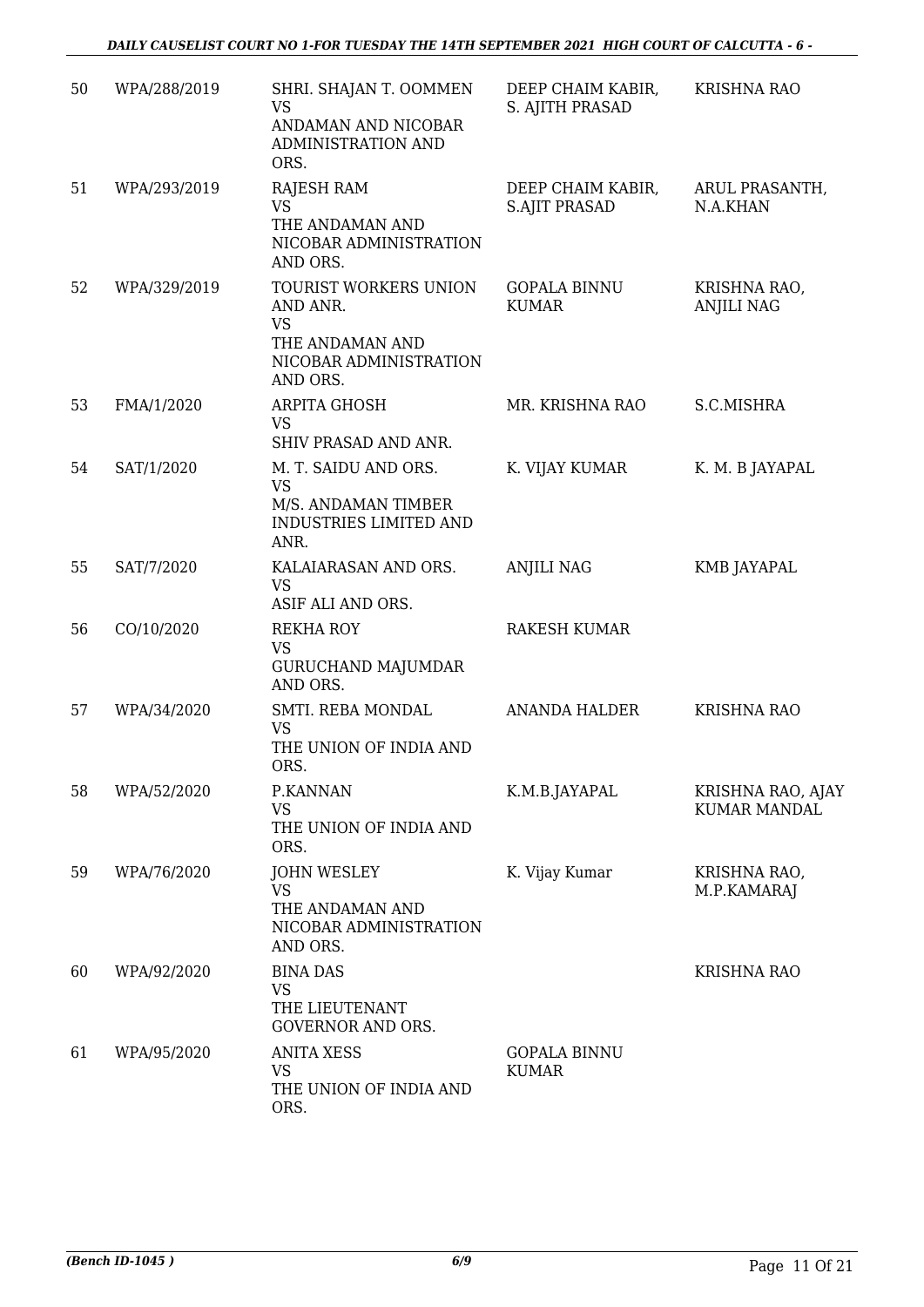| 62 | WPA/97/2020       | P.YADAVA RAO<br><b>VS</b><br>THE UNION OF INDIA AND<br>ORS.                                       | <b>GOPALA BINNU</b><br><b>KUMAR</b> | KRISHNA RAO, AJAY<br><b>KUMAR MANDAL</b> |
|----|-------------------|---------------------------------------------------------------------------------------------------|-------------------------------------|------------------------------------------|
| 63 | WPA/102/2020      | SHRI. AKSHAY PANT<br><b>VS</b><br>THE UNION OF INDIA AND<br>ORS.                                  | G. MINI AND K.M.B.<br>JAYAPAL       | M.P.KAMARAJ                              |
| 64 | WPA/105/2020      | PREM KISHEN<br>VS<br>THE ANDAMAN AND<br>NICOBAR ADMINISTRATION<br>AND ORS.                        | K.M.B.JAYAPAL,<br>G.MINI            | <b>KRISHNA RAO</b>                       |
|    | wt65 WPA/103/2020 | <b>HARISH KISHEN</b><br><b>VS</b><br>THE ANDAMAN AND<br>NICOBAR ADMINISTRATION<br>AND ORS.        | K.M.B.JAYAPAL,<br>G.MINI            | <b>KRISHNA RAO</b>                       |
|    | wt66 WPA/104/2020 | <b>RAM KISHEN</b><br><b>VS</b><br>THE ANDAMAN AND<br>NICOBAR ADMINISTRATION<br>AND ORS.           | K.M.B.JAYAPAL,<br>G.MINI            | <b>KRISHNA RAO</b>                       |
|    | wt67 WPA/106/2020 | PERNITA DEVI<br><b>VS</b><br>THE ANDAMAN AND<br>NICOBAR ADMINISTRATION<br>AND ORS.                | K.M.B.JAYAPAL,<br>G.MINI            | KRISHNA RAO                              |
|    | wt68 WPA/110/2020 | <b>KHATHIJA</b><br><b>VS</b><br>THE UNION OF INDIA AND<br>ORS.                                    | K.M.B.JAYAPAL                       | <b>KRISHNA RAO</b>                       |
|    | wt69 WPA/70/2021  | HAR JEEVAN RAM<br><b>VS</b><br>THE LIEUTENANT<br><b>GOVERNOR AND ORS.</b>                         | K.M.B.JAYAPAL                       | K.M.B.JAYAPAL                            |
|    | wt70 WPA/71/2021  | PREM KISHEN<br><b>VS</b><br>THE ANDAMAN AND<br>NICOBAR ADMINISTRATION<br>AND ORS.                 | K.M.B.JAYAPAL                       | <b>KRISHNA RAO</b>                       |
|    | wt71 WPA/72/2021  | <b>HARISH KISHEN</b><br><b>VS</b><br>THE ANDAMAN AND<br>NICOBAR ADMINISTRATION<br>AND ORS.        | K.M.B. JAYAPAL                      | <b>KRISHNA RAO</b>                       |
| 72 | WPA/107/2020      | THE EXECUTIVE ENGINEER<br><b>VS</b><br>S.MANOHARI AND ORS.                                        | <b>KRISHNA RAO</b>                  | <b>G.BINNU KUMAR</b>                     |
|    | wt73 WPA/117/2020 | S.MANOHARI AND ORS.<br><b>VS</b><br>THE EXECUTIVE<br>ENGINEER, PORT BLAIR<br>NORTH DIVISION, APWD | <b>GOPALA BINNU</b><br><b>KUMAR</b> | <b>KRISHNA RAO</b>                       |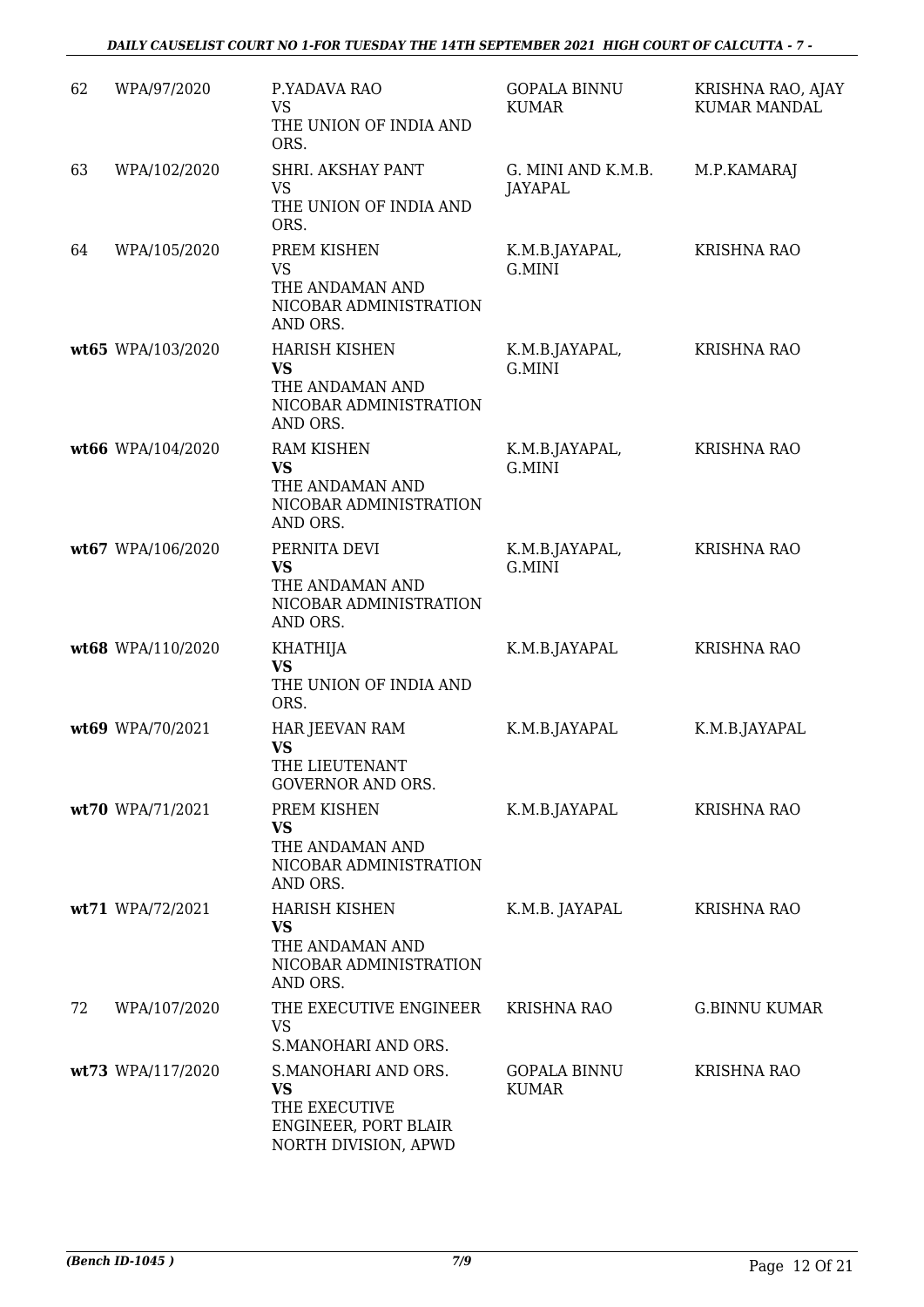#### *DAILY CAUSELIST COURT NO 1-FOR TUESDAY THE 14TH SEPTEMBER 2021 HIGH COURT OF CALCUTTA - 8 -*

| 74 | WPA/116/2020      | BIJLI KAAMGAR UNION AND<br>ANR.<br><b>VS</b><br>THE HONBLE<br>LT.GOVERNOR AND ORS.                         | <b>GOPALA BINNU</b><br><b>KUMAR</b> | KRISHNA RAO, AJAY<br><b>KUMAR MANDAL</b>  |
|----|-------------------|------------------------------------------------------------------------------------------------------------|-------------------------------------|-------------------------------------------|
| 75 | WPA/121/2020      | SOBHANA KUMARI<br><b>VS</b><br>THE LIEUTENANT<br><b>GOVERNOR AND ORS.</b>                                  | <b>GOPALA BINNU</b><br><b>KUMAR</b> | <b>KRISHNA RAO</b>                        |
| 76 | WPA/123/2020      | M.KRISHNAN<br><b>VS</b><br>THE LT GOVERNOR AND<br>ORS.                                                     | MOHAMMED<br><b>TABRAIZ</b>          | <b>ARUL PRASANTH</b>                      |
| 77 | WPA/131/2020      | <b>SOURAV MISRA</b><br><b>VS</b><br>THE ANDAMAN AND<br>NICOBAR ADMINISTRATION<br>AND ORS.                  | K.VIJAY KUMAR                       | <b>KRISHNA RAO</b>                        |
| 78 | WPA/137/2020      | MOHD. NASRULLAH<br><b>VS</b><br>THE COMMISSIONER,<br><b>GOOD AND SERVICE TAX</b><br>AND ORS.               | <b>ANANDA HALDER</b>                | KRISHNA RAO,<br>A.K.MANDAL                |
| 79 | WPA/149/2020      | M/S T.T. TRADING<br>COMPANY AND ANR.<br><b>VS</b><br>THE ANDAMAN AND<br>NICOBAR ADMINISTRATION<br>AND ORS. | <b>ANJILI NAG</b>                   | ARUL PRASANTH                             |
| 80 | WPA/8463/2020     | SHRI. V. RAVICHANDRAN<br>AND ANR.<br><b>VS</b><br>THE LT.GOVERNOR AND<br>ORS.                              | GOPALA BINU KUMAR                   | KRISHNA RAO, AJAY<br><b>KUMAR MANDAL</b>  |
| 81 | WPA/9283/2020     | RITHI SINGH AND ORS.<br><b>VS</b><br>THE LIEUTENANT<br><b>GOVERNOR AND ORS.</b>                            | <b>ANJILI NAG</b>                   | KRISHNA RAO, AJAY<br><b>KUMAR MANDAL</b>  |
| 82 | WPA/2/2021        | <b>S.RAVINDRAN</b><br>VS<br>THE ADMINISTRATOR AND<br>ORS.                                                  | ANJILI NAG, SHIPRA<br><b>MANDAL</b> | KRISHNA RAO,<br>A.K.MANDAL                |
| 83 | WPA/46/2021       | M. MEGHAVARNAM AND<br>ORS.<br><b>VS</b><br>THE DIRECTOR GENERAL<br>OF SHIPPING AND ORS.                    | ANJILI NAG, SHIPRA<br><b>MANDAL</b> | TULSI LALL,<br>KRISHNA RAO,<br>A.K.MANDAL |
| 84 | WPA/103/2021      | <b>SUKH DEV SINGH</b><br><b>VS</b><br>THE LIEUTENANT<br><b>GOVERNOR</b>                                    | ANJILI NAG                          | <b>ARUL PRASANTH</b>                      |
|    | wt85 WPA/115/2021 | <b>ABDUL GAFFAR</b><br>VS<br>THE LIEUTENANT<br>GOVERNOR AND ORS.                                           | ANJILI NAG, SHIPRA<br><b>MANDAL</b> | <b>ARUL PRASANTH</b>                      |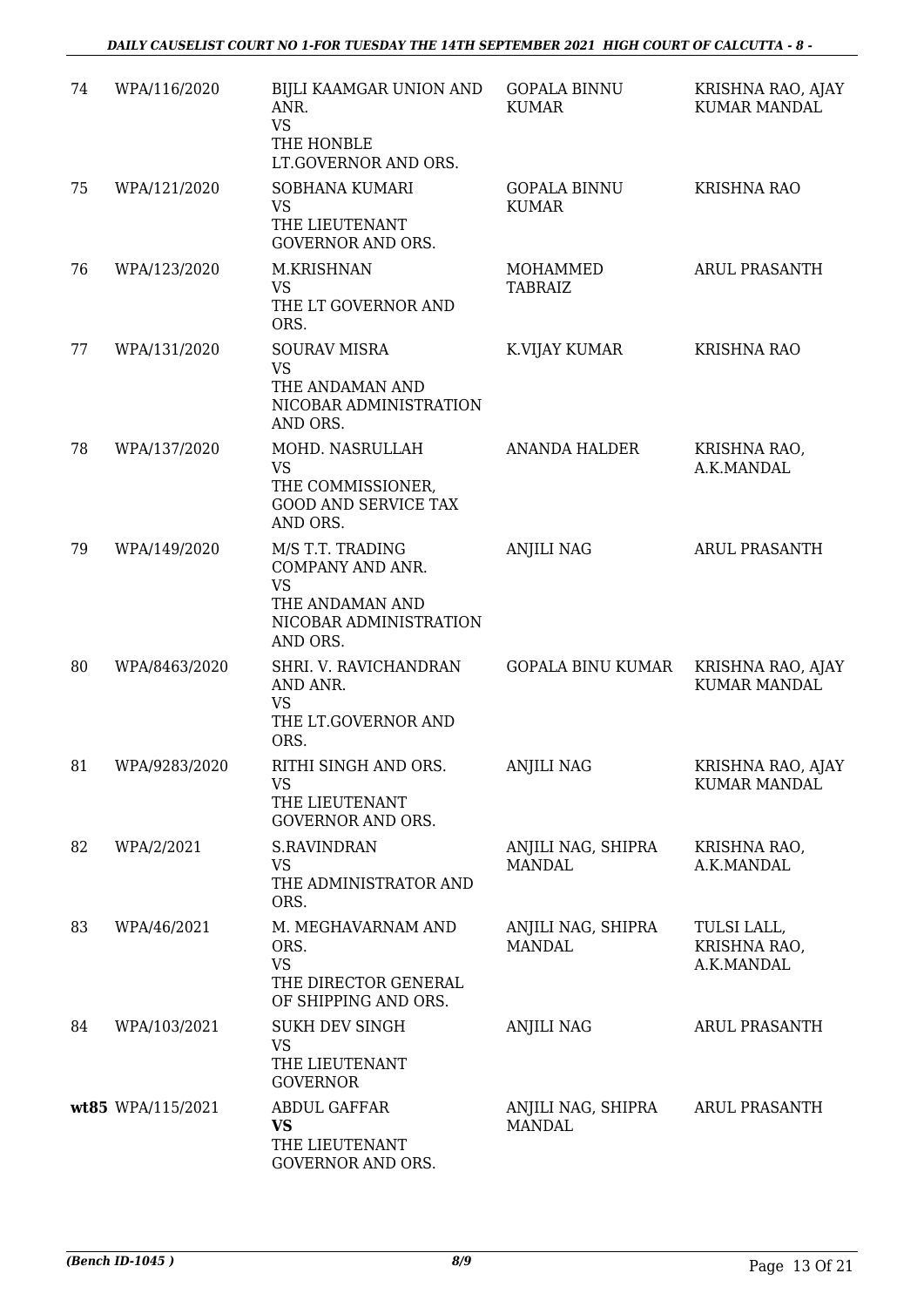| 86 | WPA/134/2021 | M/S SALCON ENGINEERS<br>AND FABRICATORS AND<br>ANR.<br>VS<br>THE CHAIRMAN, STATE<br>TRANSPORT AUTHORITY<br>AND ORS. | V.D.SIVABALAN,<br>RAKESH KUMAR | KRISHNA RAO                       |
|----|--------------|---------------------------------------------------------------------------------------------------------------------|--------------------------------|-----------------------------------|
| 87 | WPA/185/2021 | THE INDIA RED CROSS<br><b>SOCIETY</b><br>VS<br>THE ANDAMAN AND<br>NICOBAR ADMINISTRATION                            | MOHD. TABRAIZ                  | KRISHNA RAO, AJAY<br>KUMAR MANDAL |

IA NO: CAN/2/2021, CAN/1/2021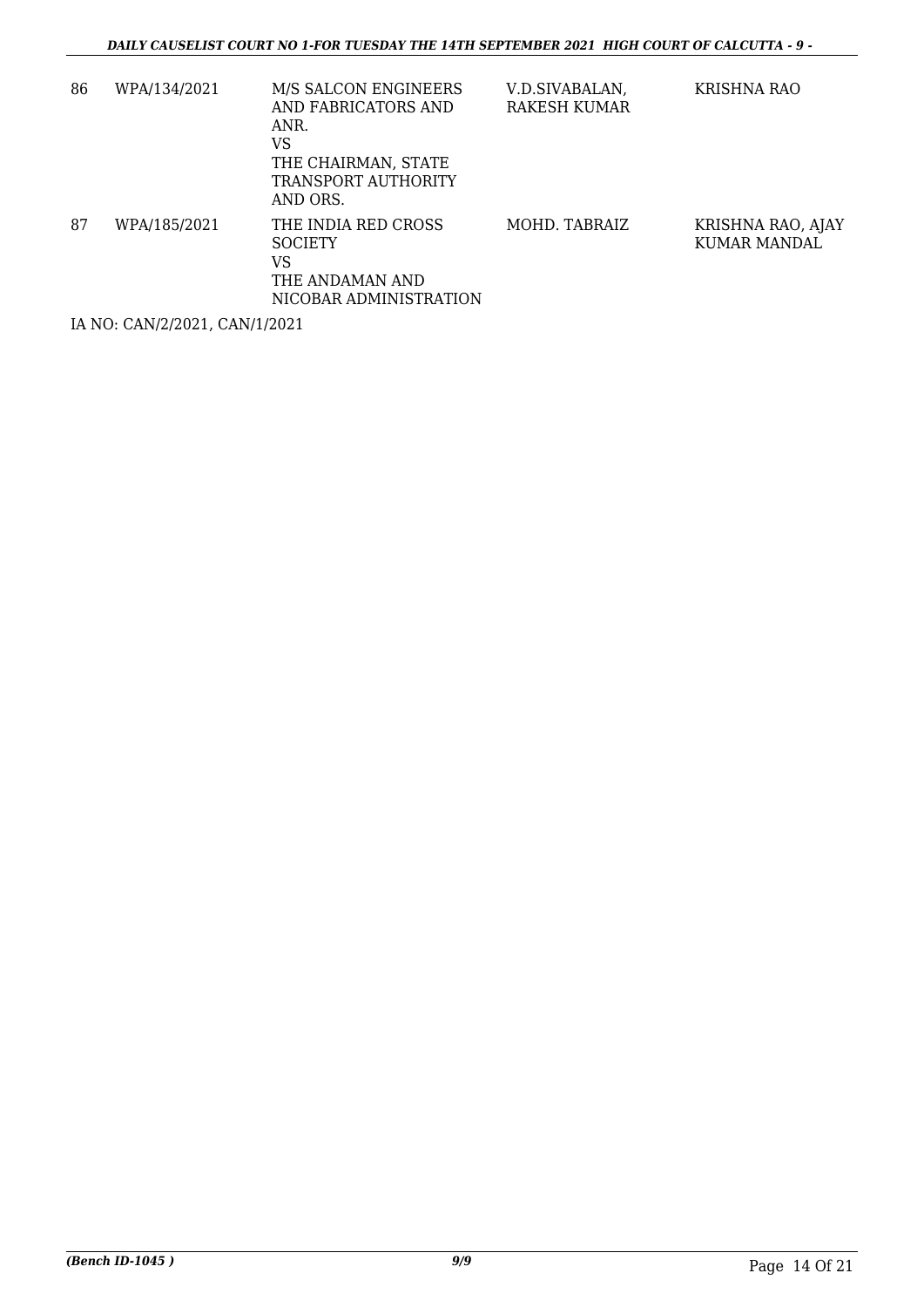

# Calcutta High Court **In The Circuit Bench at Port Blair**

# **Appellate Side**

**DAILY CAUSELIST For Tuesday The 14th September 2021**

## **COURT NO. 2**

## **SINGLE BENCH (SINGLE BENCH)**

### **HON'BLE JUSTICE SHIVAKANT PRASAD**

|                | <b>APPLICATION</b> |                                                                                        |                                        |                                          |  |  |  |
|----------------|--------------------|----------------------------------------------------------------------------------------|----------------------------------------|------------------------------------------|--|--|--|
| $\mathbf{1}$   | CRM/4/2021         | <b>B.VENKAT RAO</b><br><b>VS</b><br>THE STATE                                          | M.K.THAKUR, ANUP<br><b>CHAKRABORTY</b> | <b>KRISHNA RAO</b>                       |  |  |  |
| $\overline{2}$ | CRR/4/2020         | H.H.BEENA KUMARI<br><b>VS</b><br>DEEPAK RAM                                            | KAVITA TEWARI RAO                      |                                          |  |  |  |
|                | IA NO: CRAN/1/2021 |                                                                                        |                                        |                                          |  |  |  |
|                |                    | <b>MOTION</b>                                                                          |                                        |                                          |  |  |  |
| 3              | CRR/18/2019        | <b>RUPESH KISHEN</b><br><b>VS</b><br>THE STATE                                         | RAKESH PAL GOBIND                      | KRISHNA RAO, AJAY<br><b>KUMAR MANDAL</b> |  |  |  |
| 4              | WPA/129/2021       | SHRI. MURUGESHAN<br><b>VS</b><br>THE ANDAMAN AND<br>NICOBAR ADMINISTRATION<br>AND ORS. | MR. K. VIJAY KUMAR                     | <b>AJAY KUMAR</b><br><b>MANDAL</b>       |  |  |  |
| 5              | WPA/151/2021       | V.PANDI SELVI<br><b>VS</b><br>THE ANDAMAN AND<br>NICOBAR ADMINISTRATION<br>AND ORS.    | <b>SRIJA DAS</b>                       | <b>KRISHNA RAO</b>                       |  |  |  |
| 6              | WPA/167/2021       | RITA TIRKEY AND ORS.<br><b>VS</b><br>THE SECRETARY, PBMC<br>AND ORS.                   | <b>K.SABIR</b>                         | <b>ARUL PRASANTH</b>                     |  |  |  |
| 7              | CRR/9/2021         | HASSAN ALI AND ANOTHER<br><b>VS</b><br>THE STATE (THROUGH THE<br>PUBLIC PROSECUTOR)    | <b>GOPALA BINNU</b><br><b>KUMAR</b>    | G.MINI                                   |  |  |  |

### **FOR HEARING**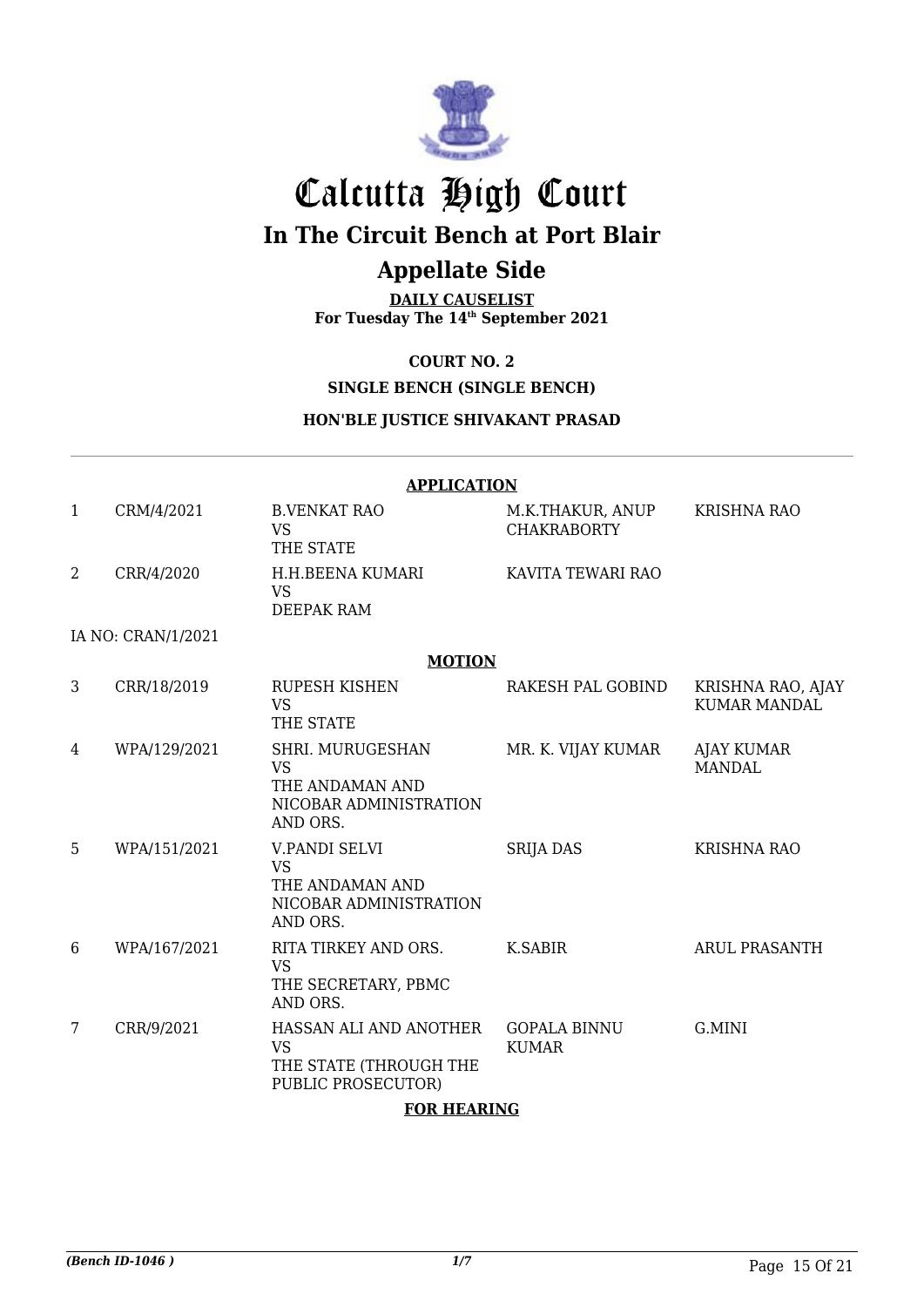#### *DAILY CAUSELIST COURT NO 2-FOR TUESDAY THE 14TH SEPTEMBER 2021 HIGH COURT OF CALCUTTA - 2 -*

| 8  | CRA/14/2019        | THE STATE<br><b>VS</b><br>A.JOSEMON                                             | <b>KRISHNA RAO</b>                    | <b>GOPALA BINNU</b><br><b>KUMAR</b>      |
|----|--------------------|---------------------------------------------------------------------------------|---------------------------------------|------------------------------------------|
|    | IA NO: CRAN/1/2021 |                                                                                 |                                       |                                          |
| 9  | CRA/6/2018         | THE STATE<br><b>VS</b><br><b>SANDIP KUMAR</b>                                   | <b>KRISHNA RAO</b>                    | <b>GOPALA BINNU</b><br><b>KUMAR</b>      |
| 10 | CRA/3/2019         | THE STATE<br><b>VS</b><br>A.MAHESHWAR RAO AND<br>ORS.                           | A.S.ZINU                              | ANJILI NAG, GOPALA<br><b>BINNU KUMAR</b> |
| 11 | WPA/238/2019       | SMTI. PRIYA MINJ<br>VS<br>THE ANDAMAN AND<br>NICOBAR ADMINISTRATION<br>AND ANR. | K. M. B. JAYAPAL                      | <b>KRISHNA RAO</b>                       |
| 12 | WPA/109/2020       | <b>SASI KALA</b><br><b>VS</b><br>THE UNION OF INDIA AND<br>ORS.                 | K.M.B.JAYAPAL,<br>G.MINI              | <b>KRISHNA RAO</b>                       |
| 13 | CRA/1/2017         | SHRI. K. ESWAR RAO<br><b>VS</b><br>SHRI. K. G. SAM KUTTY                        |                                       | A.K.CHAKRABORTY                          |
| 14 | CRR/1/2017         | THE STATE (CBI)<br><b>VS</b><br>NEWAZESH ALI AND ORS.                           | RAKESH PAL GOBIND                     | <b>ARUL PRASANTH</b>                     |
|    | wt15 CRR/17/2018   | THE STATE (CBI)<br><b>VS</b><br>MAN MOHAN SINGH                                 | RAKESH PAL GOBIND                     | MOHD. TABRAIZ                            |
|    | wt16 CRR/18/2018   | THE STATE (CBI)<br><b>VS</b><br>PUSHPA RAJU                                     | RAKESH PAL GOBIND                     | <b>GOPALA BINNU</b><br><b>KUMAR</b>      |
|    | wt17 CRR/19/2018   | THE STATE (CBI)<br><b>VS</b><br>THOMAS HERENZ AND<br>ORS.                       | RAKESH PAL GOBIND                     | K.M.B.JAYAPAL                            |
| 18 | CRA/12/2019        | PRADEEP HALDER<br><b>VS</b><br>THE STATE                                        | D. ILANGO AND R.<br><b>PRADEEP</b>    | <b>KRISHNA RAO</b>                       |
| 19 | CRR/13/2019        | <b>B.RAJALAXMI AND ANR.</b><br><b>VS</b><br>K.M.RAMESH                          | ARUL PRASANTH,<br><b>DOLLY SARKAR</b> | D.ILANGO, ANJILI<br><b>NAG</b>           |
| 20 | CRR/31/2019        | SHRI. MOHD ASIF<br><b>VS</b><br>SMTI. MUBASHIRA                                 | MRS. KAVITA TEWARI<br>RAO             | MS. BABITA DAS                           |
| 21 | WPA/324/2019       | V.TRIMURTHY AND ORS.<br>VS<br>THE LIEUTENANT<br>GOVERNOR AND ORS.               | ANJILI NAG                            | <b>ARUL PRASANTH</b>                     |

IA NO: CAN/1/2021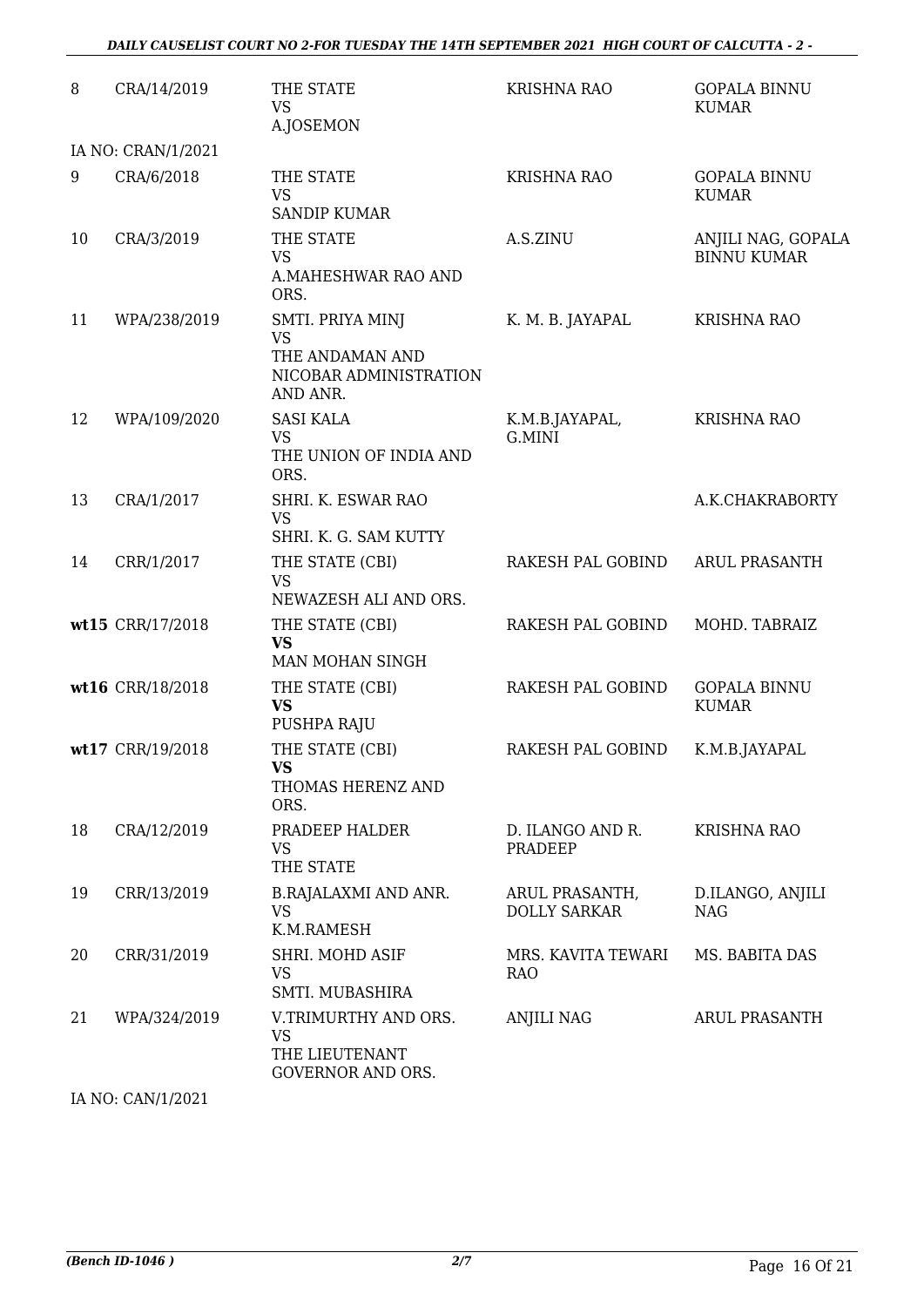| 22 | WPA/20297/2019    | M/S ARYAN AQUA (INDIA)<br>PVT. LTD.<br><b>VS</b><br>THE ANDAMAN AND<br>NICOBAR ADMINISTRATION<br>AND ORS.                                         | <b>ANJILI NAG</b>                           | KRISHNA RAO, AJAY<br><b>KUMAR MANDAL</b>     |
|----|-------------------|---------------------------------------------------------------------------------------------------------------------------------------------------|---------------------------------------------|----------------------------------------------|
| 23 | WPA/33/2020       | N.YUSUF<br><b>VS</b><br>THE ANDAMAN AND<br>NICOBAR ADMINISTRATION<br>AND ORS.                                                                     | K.VIJAY KUMAR                               | <b>AJAY KUMAR</b><br>MANDAL                  |
| 24 | WPA/47/2020       | S.PONNAMMAL<br><b>VS</b><br>THE UNION OF INDIA AND<br>ORS.                                                                                        | DEEP CHAIM KABIR,<br>AJITH S. PRASAD        | <b>KRISHNA RAO</b>                           |
| 25 | WPA/54/2020       | <b>KISHEN RAM</b><br><b>VS</b><br>THE LIEUTENANT<br><b>GOVERNOR AND ORS.</b>                                                                      | G. MINI AND K.M.B.<br><b>JAYAPAL</b>        |                                              |
| 26 | WPA/90/2020       | S. SHANMUGANATHAN<br><b>VS</b><br>ANDAMAN NICOBAR<br><b>ISLANDS INTEGRATED</b><br>DEVELOPMENT<br><b>CORPORATION LIMITED</b><br>(ANIIDCO) AND ANR. | GOPALA BINU KUMAR                           | <b>ANJILI NAG</b>                            |
| 27 | WPA/94/2020       | JOHN EKKA AND ORS.<br><b>VS</b><br>THE UNION OF INDIA AND<br>ORS.                                                                                 | <b>GOPALA BINNU</b><br><b>KUMAR</b>         | <b>KRISHNA RAO</b>                           |
| 28 | WPA/96/2020       | P.VAIKUNTA RAO<br><b>VS</b><br>THE UNION OF INDIA AND<br>ORS.                                                                                     | <b>GOPALA BINNU</b><br><b>KUMAR</b>         | <b>KRISHNA RAO</b>                           |
| 29 | WPA/100/2020      | DEV DASS @ DIVA DAS AND<br>ANR.<br><b>VS</b><br>THE ARBITRATOR AND ORS.                                                                           | Anjali Nag, Shipra<br>Mondal and R. Pradeep | <b>KRISHNA RAO</b>                           |
|    | wt30 WPA/101/2020 | DEVA DASS @ DIVA DAS<br>AND ANR.<br><b>VS</b><br>THE ARBITRATOR,<br>REGISTRAR COOPERATIVE<br>SOCIETIES AND ORS.                                   | ANJILI NAG, SHIPRA<br>MANDAL, R.PRADEEP     | ARUL PRASANTH,<br><b>KRISHNA RAO</b>         |
| 31 | WPA/119/2020      | <b>LALTA PRASAD</b><br><b>VS</b><br>THE LIEUTENANT<br><b>GOVERNOR AND ORS.</b>                                                                    | <b>ANANDA HALDER</b>                        | KRISHNA RAO,<br>A.K.MANDAL,<br>K.M.B.JAYAPAL |
| 32 | WPA/122/2020      | S. K. MONIRUL ALI<br>VS<br>THE LT. GOVERNOR AND<br>ORS.                                                                                           | MOHAMMED<br><b>TABRAIZ</b>                  | <b>KRISHNA RAO</b>                           |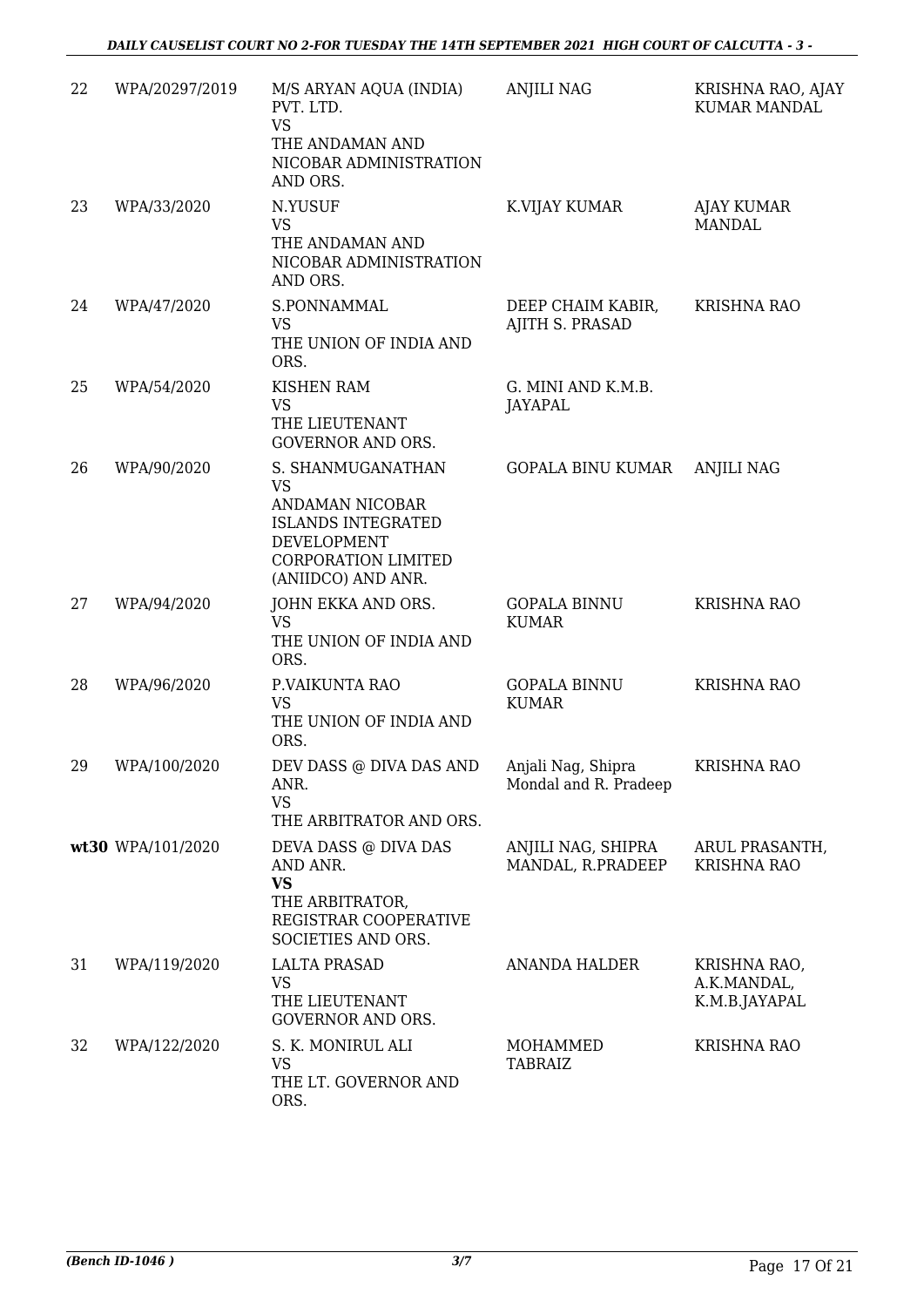| 33 | WPA/124/2020      | M.KRISHNAN<br><b>VS</b>                                                                | MOHD. TABRAIZ                             | <b>ARUL PRASANTH</b>                        |
|----|-------------------|----------------------------------------------------------------------------------------|-------------------------------------------|---------------------------------------------|
|    |                   | THE LIEUTENANT<br><b>GOVERNOR AND ORS.</b>                                             |                                           |                                             |
| 34 | WPA/139/2020      | <b>RITA SIL</b><br><b>VS</b>                                                           | <b>ANJILI NAG</b>                         | <b>ARUL PRASANTH</b>                        |
|    |                   | THE ADMINISTRATOR<br>(LIEUTENANT GOVERNOR)<br>AND ORS.                                 |                                           |                                             |
|    | wt35 WPA/190/2021 | <b>RITA SIL</b><br><b>VS</b><br>THE ADMINISTRATOR<br>(LIEUTENANT GOVERNOR)<br>AND ORS. | <b>ANJILI NAG</b>                         | <b>ARUL PRASANTH</b>                        |
| 36 | WPA/3052/2020     | PEARLESCENT MERITECH<br>PVT. LTD. AND ANR.<br><b>VS</b>                                | <b>ANJILI NAG</b>                         | <b>KRISHNA RAO</b>                          |
|    |                   | UNION OF INDIA AND ORS.                                                                |                                           |                                             |
| 37 | WPA/9132/2020     | SHAILAJA SINGH<br>VS                                                                   | <b>GOPALA BINNU</b><br><b>KUMAR</b>       | KRISHNA RAO,<br>RAJINDER SINGH              |
|    |                   | THE MEDICAL COUNCIL OF<br><b>INDIA AND ORS.</b>                                        |                                           |                                             |
| 38 | WPA/9309/2020     | RDS PROJECT LIMITED AND<br>ANR.<br><b>VS</b>                                           | PHIROZE EDULJI,<br>R.BHATTACHARYA         | ARUL PRASANTH,<br>ANJILI NAG, TULSI<br>LALL |
|    |                   | UNION OF INDIA AND ORS.                                                                |                                           |                                             |
| 39 | WPA/44/2021       | ASHA, ASSISTANT<br>ENGINEER-I<br><b>VS</b><br>THE LT. GOVERNOR AND<br>ORS.             | RAJINDER SINGH,<br><b>TAPAN KUMAR DAS</b> | KRISHNA RAO,<br>K.VIJAY KUMAR               |
| 40 | WPA/83/2021       | ABDUL SIDDIQUE<br>VS<br>THE LIEUTENANT<br><b>GOVERNOR AND ANR.</b>                     | MOHD. TABRAIZ                             | KRISHNA RAO, AJAY<br><b>KUMAR MANDAL</b>    |
| 41 | WPA/135/2021      | <b>GANGA DIN</b><br><b>VS</b><br>THE ANDAMAN AND<br>NICOBAR ADMINISTRATION<br>AND ORS. | K.M.B.JAYAPAL,<br>G.MINI                  | <b>AJAY KUMAR</b><br><b>MANDAL</b>          |
| 42 | WPA/186/2021      | <b>ESWAR RAO</b><br><b>VS</b><br>ANDAMAN AND NICOBAR<br>STATE COOPERATIVE BANK         | MOHD. TABRAIZ                             | KRISHNA RAO, AJAY<br><b>KUMAR MANDAL</b>    |
|    | IA NO: CAN/1/2021 |                                                                                        |                                           |                                             |
| 43 | WPA/159/2014      | A.ZAHEED<br><b>VS</b><br>THE ANDAMAN AND<br>NICOBAR ADMINISTRATION<br>AND ORS.         | K.M.B.JAYAPAL,<br>G.MINI                  | <b>ARUL PRASANTH</b>                        |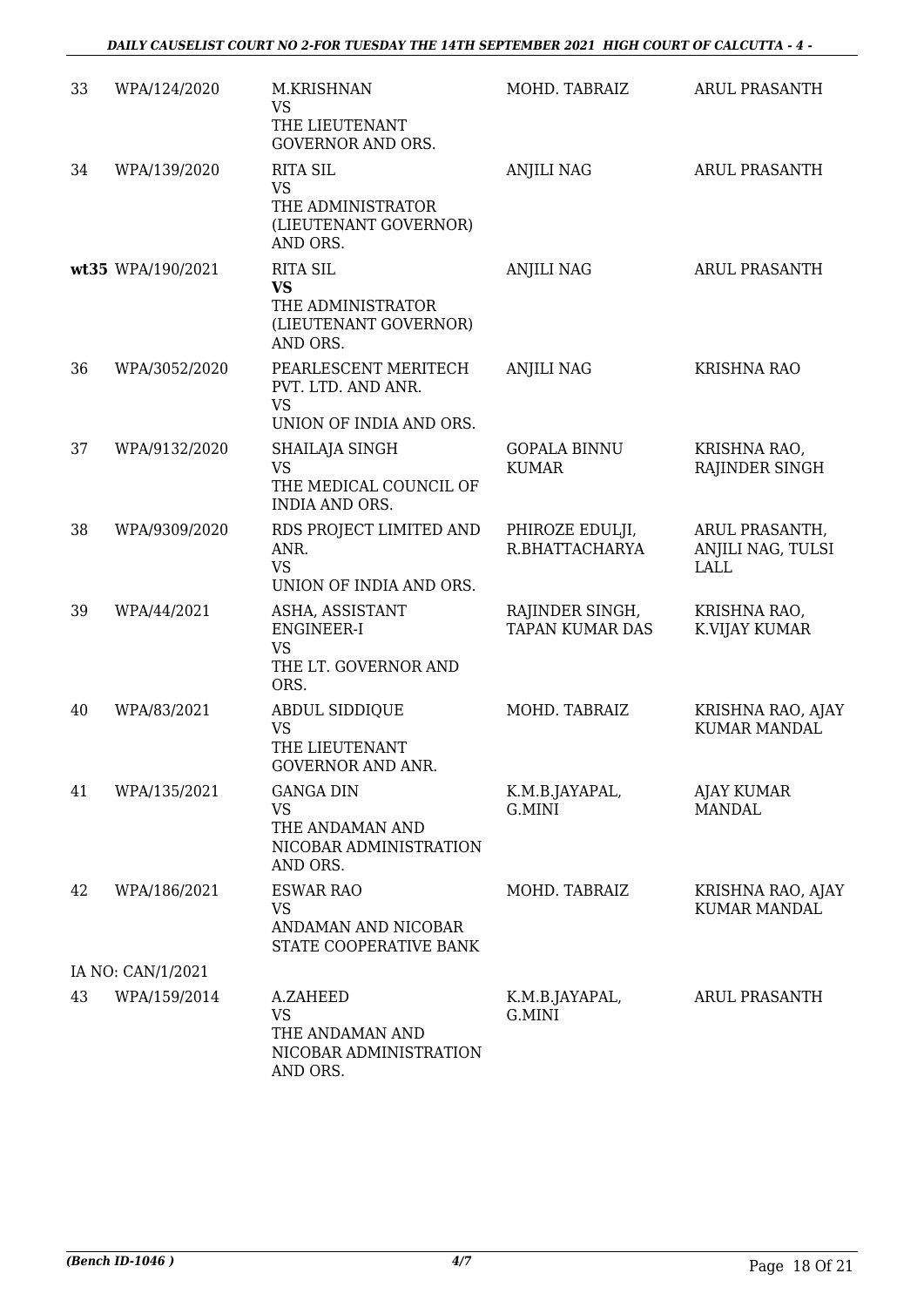| 44 | WPA/63/2018       | M/S PANKAJ ENTERPRISES<br>AND ANR.<br><b>VS</b><br>ANDAMAN AND NICOBAR<br><b>ADMINISTRATION AND</b>                                     | RAJINDER SINGH,<br><b>TAPAN KUMAR DAS</b>                                               | <b>ANJILI NAG</b>             |
|----|-------------------|-----------------------------------------------------------------------------------------------------------------------------------------|-----------------------------------------------------------------------------------------|-------------------------------|
|    |                   | ORS.                                                                                                                                    |                                                                                         |                               |
| 45 | IA NO: CAN/1/2021 |                                                                                                                                         |                                                                                         |                               |
|    | WPA/178/2018      | P.RENU<br><b>VS</b><br>THE STATE BANK OF INDIA<br>AND ORS.                                                                              | D.C.KABIR                                                                               | <b>ANJILI NAG</b>             |
| 46 | WPA/282/2018      | <b>VANVIKAS EMPLOYEES</b><br>ASSOCIATION AND ORS.<br><b>VS</b><br>THE MINISTRY OF HOME<br>AFFAIRS AND ORS.                              | <b>GOPALA BINNU</b><br><b>KUMAR</b>                                                     | TULSI LALL,<br><b>TASNEEM</b> |
| 47 | WPA/94/2019       | ANDAMAN PLANTATIONS<br>AND DEVELOPMENT<br><b>CORPORATION PRIVATE</b><br>LIMITED AND ANR.<br><b>VS</b><br>THE UNION OF INDIA AND<br>ORS. | <b>RAJA BASU</b><br>CHOUDHARY, JYOTI<br>SINGH, ASIF<br>HUSSAIN,<br><b>V.D.SIVABALAN</b> | ARUL PRASANTH                 |
|    | wt48 WPA/95/2019  | ANDAMAN PLANTATIONS<br>AND DEVELOPMENT<br><b>CORPORATION PRIVATE</b><br>LIMITED AND ANR.<br><b>VS</b><br>UNION OF INDIA AND ORS.        | RAJA BASU<br>CHOUDHARY, JYOTI<br>SINGH, ASIF<br>HUSSAIN,<br><b>V.D.SIVABALAN</b>        | ARUL PRASANTH                 |
| 49 | WPA/113/2019      | K.RAJESH<br><b>VS</b><br>THE HONBLE LIEUTENANT<br><b>GOVERNOR AND ORS.</b>                                                              | <b>GOPALA BINNU</b><br><b>KUMAR</b>                                                     | ARUL PRASANTH                 |
|    | IA NO: CAN/1/2021 |                                                                                                                                         |                                                                                         |                               |
|    | wt50 WPA/115/2019 | V.LAXMI KANTA<br><b>VS</b><br>THE HONBLE LIEUTENANT<br><b>GOVERNOR AND ORS.</b>                                                         | <b>GOPALA BINNU</b><br><b>KUMAR</b>                                                     | ARUL PRASANTH                 |
|    | IA NO: CAN/1/2021 |                                                                                                                                         |                                                                                         |                               |
|    | wt51 WPA/116/2019 | LINGA RAJU<br><b>VS</b><br>THE HONBLE LIEUTENANT<br><b>GOVERNOR AND ORS.4 ORS</b>                                                       | GOPALA BINNU<br><b>KUMAR</b>                                                            | ARUL PRASANTH                 |
|    | IA NO: CAN/1/2021 |                                                                                                                                         |                                                                                         |                               |
|    | wt52 WPA/118/2019 | ARATI MONDAL<br><b>VS</b><br>THE HONBLE LIEUTENANT<br><b>GOVERNOR AND ORS.</b>                                                          | GOPALA BINNU<br><b>KUMAR</b>                                                            | ARUL PRASANTH                 |
|    |                   |                                                                                                                                         |                                                                                         |                               |

IA NO: CAN/1/2021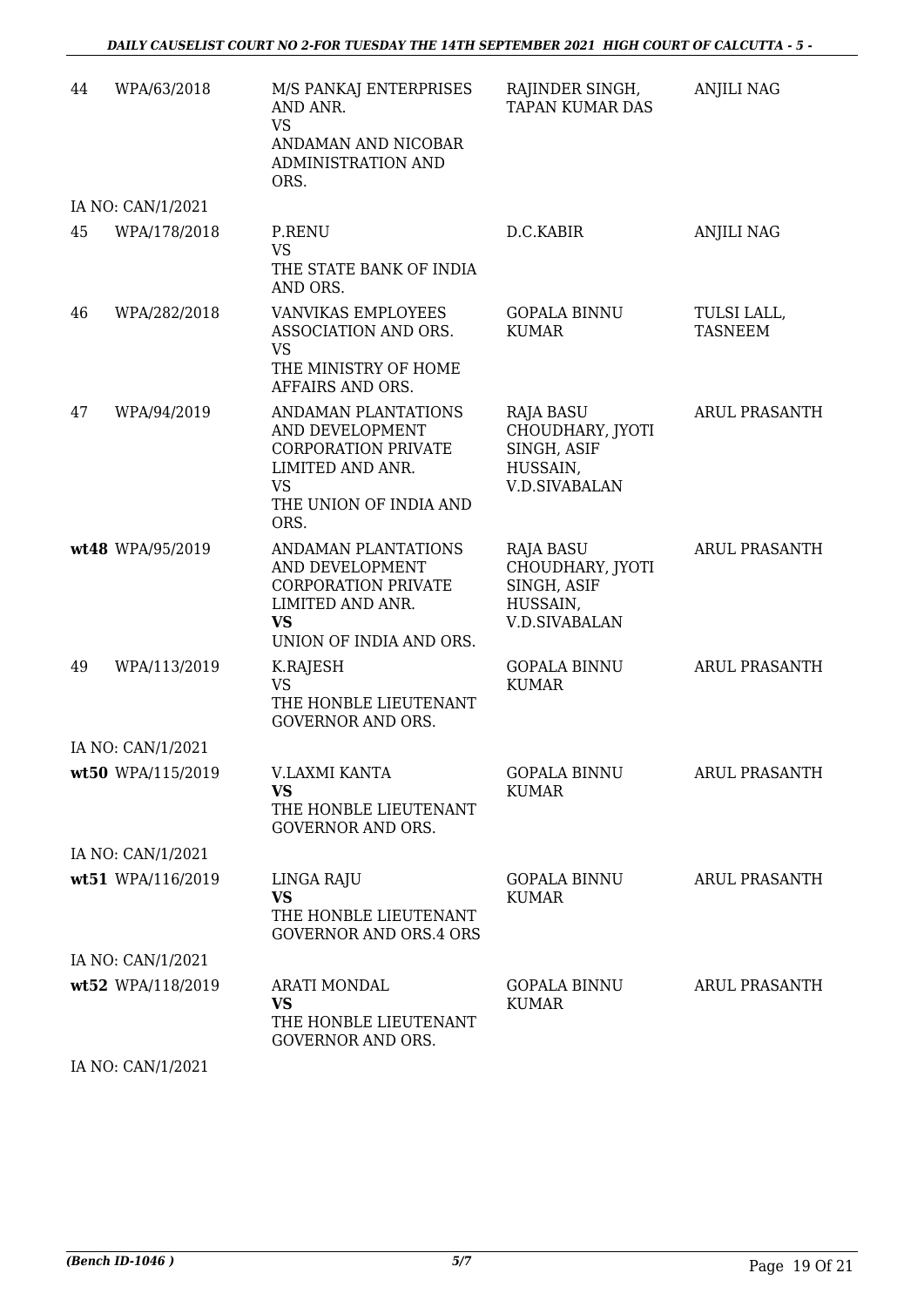|    | wt53 WPA/119/2019 | <b>VIJAY LAXMI</b><br><b>VS</b><br>THE HONBLE LIEUTENANT<br><b>GOVERNOR AND ORS.</b>                          | <b>GOPALA BINNU</b><br><b>KUMAR</b>              | <b>ARUL PRASANTH</b>                            |
|----|-------------------|---------------------------------------------------------------------------------------------------------------|--------------------------------------------------|-------------------------------------------------|
|    | IA NO: CAN/1/2021 |                                                                                                               |                                                  |                                                 |
| 54 | WPA/174/2019      | N. MANIMEKALAI AND ANR.<br><b>VS</b><br>THE KAMARAJ ENGLISH<br>MEDIUM SCHOOL                                  | G. BINNU KUMAR                                   | M.P. KAMARAJ                                    |
|    | wt55 WPA/231/2019 | THE SECRETARY, KAMARAJ<br>ENGLISH MEDIUM SCHOOL<br><b>VS</b><br>N. MANIMEKALAI (EX-<br>CLERK) AND ANR.        | M.P. KAMARAJ                                     | <b>G. BINNU KUMAR</b>                           |
| 56 | WPA/200/2019      | M/S. NEW BHARAT<br><b>ENGINEERING WORKS</b><br><b>VS</b><br>ANDAMAN AND NICOBAR<br>ADMINISTRATION AND<br>ORS. | DEEP CHAIM, KABIR,<br>S. AJITH PRASAD            | KRISHNA RAO, AJAY<br><b>KUMAR MANDAL</b>        |
| 57 | WPA/206/2019      | SUDEEP RAI SHARMA<br><b>VS</b><br>THE UNION OF INDIA AND<br>ORS.                                              | <b>GOPALA BINU KUMAR</b>                         | <b>S.GANGULY</b>                                |
| 58 | WPA/219/2019      | SMTI. JAI LAKSHMI<br><b>VS</b><br>THE ANDAMAN AND<br>NICOBAR ADMINISTRATION<br>AND ORS.                       | G. MINI AND<br>K.M.B.JAYAPAL                     |                                                 |
| 59 | WPA/227/2019      | A.MURUGESAN AND ORS.<br><b>VS</b><br>THE UNION OF INDIA AND<br>ORS.                                           | RAKESH PAL GOBIND,<br>S.C.MISHRA,<br>A.VENKATESH | TULSI LALL,<br>TASNEEM,<br><b>V.D.SIVABALAN</b> |
|    | wt60 WPA/152/2019 | ALOK KUMAR DAS AND<br>ORS.<br><b>VS</b><br>THE UNION OF INDIA AND<br>ORS.                                     | RAKESH PAL GOBIND,<br>S.C.MISHRA                 | TULSI LALL,<br>TASNEEM,<br><b>V.D.SIVABALAN</b> |
| 61 | WPA/243/2019      | KARTICK AND ORS.<br><b>VS</b><br>THE LIEUTENANT<br><b>GOVERNOR AND ORS.</b>                                   | ANJILI NAG, SHIPRA<br><b>MANDAL</b>              | <b>KRISHNA RAO</b>                              |
| 62 | WPA/248/2019      | A.SUNDAR<br><b>VS</b><br>THE HONBLE LIEUTENANT<br><b>GOVERNOR AND ORS.</b>                                    | <b>GOPALA BINNU</b><br><b>KUMAR</b>              | M.P.KAMARAJ                                     |
| 63 | WPA/267/2019      | THE GENERAL MANAGER,<br>ANIIDCO LTD.<br><b>VS</b><br>Y. JOHN AND ORS.                                         | ANJILI NAG,<br>R.PRADEEP                         | <b>GOPALA BINNU</b><br><b>KUMAR</b>             |